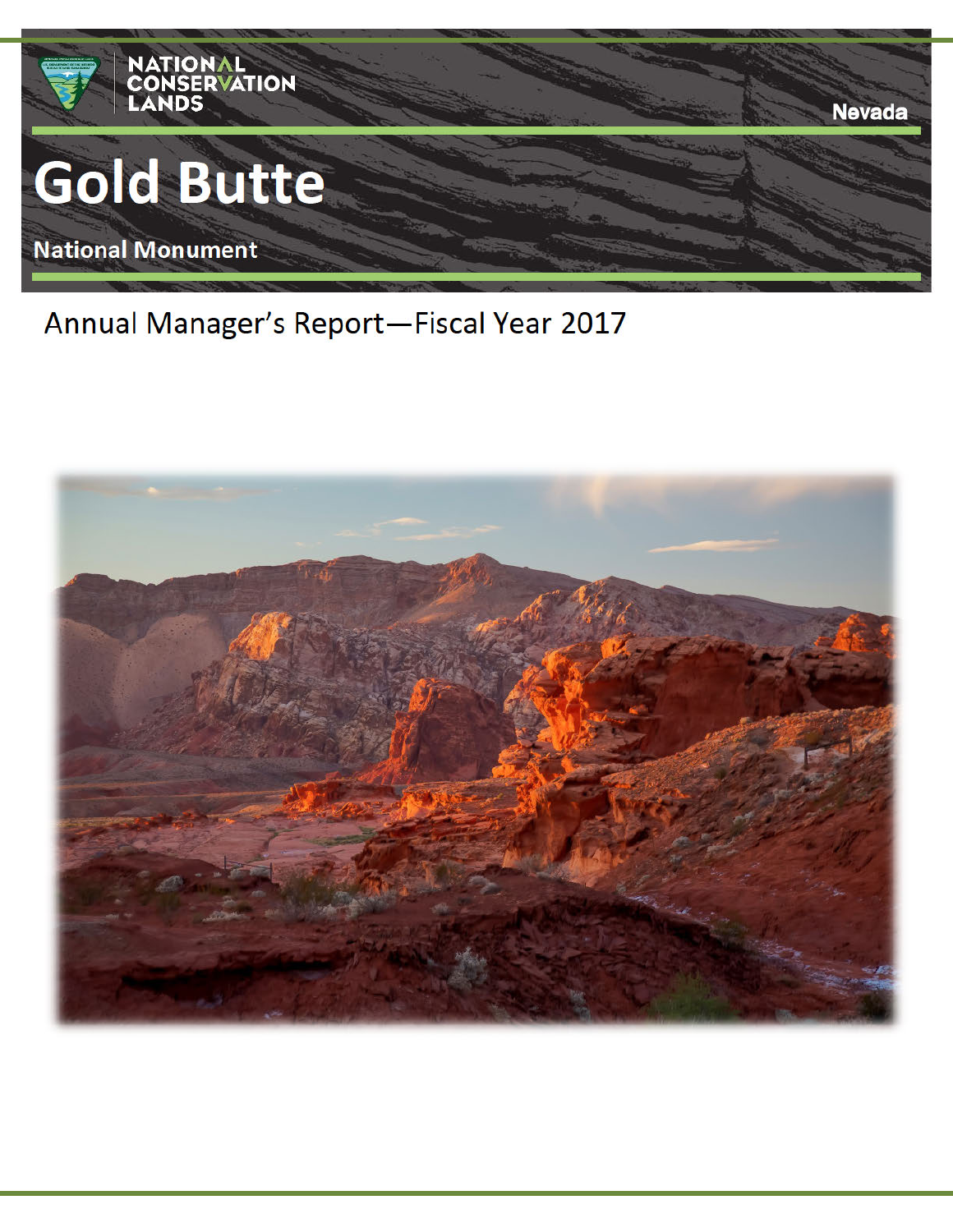# **Table of Contents**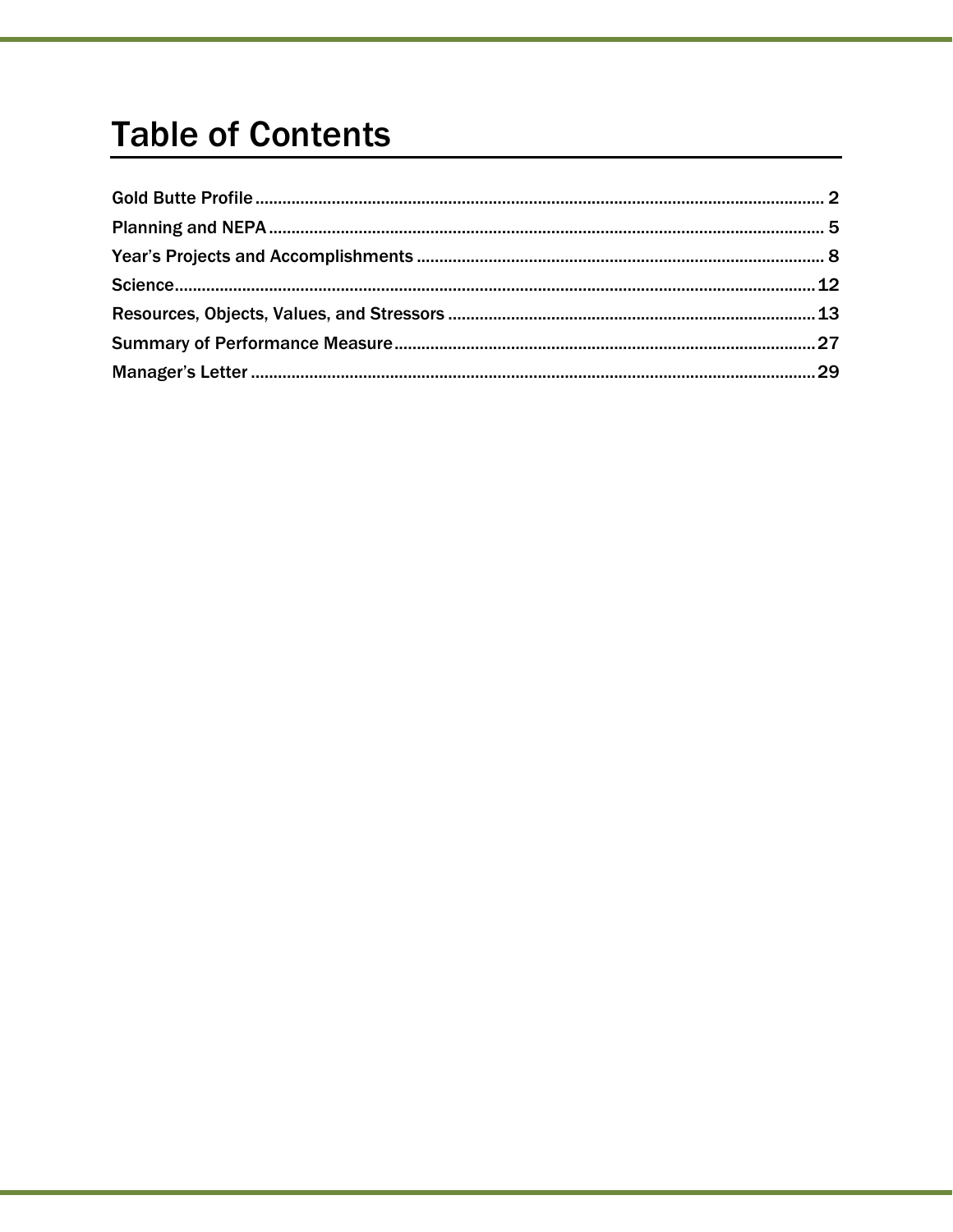# Gold Butte Profile

# Designating Authority

| <b>Designating Authority:</b> | Presidential Proclamation – Establishment of the Gold Butte<br><b>National Monument 9559</b> |
|-------------------------------|----------------------------------------------------------------------------------------------|
| Date of Designation:          | December 28, 2016                                                                            |

# Acreage

1

| <b>Total Acres in Unit</b> | 296,937                                                       |
|----------------------------|---------------------------------------------------------------|
| <b>BLM Acres</b>           | 285,158                                                       |
| <b>Other Federal Acres</b> | 11,779                                                        |
| State Acres*               | O                                                             |
| <b>Private Acres*</b>      | O                                                             |
|                            | *State and Private acres are not part of the total unit acres |

# Contact Information

| <b>Unit Manager</b>         | Lee Kirk (Acting)                               |
|-----------------------------|-------------------------------------------------|
| <b>Phone</b>                | 702-515-5026                                    |
| E-mail                      | jkirk@blm.gov                                   |
| <b>Mailing Address</b>      | 4701 N. Torrey Pines Drive, Las Vegas, NV 89130 |
| <b>Field Office Name</b>    | Las Vegas Field Office                          |
| <b>District Office Name</b> | <b>Southern Nevada District Office</b>          |
| <b>State Office Name</b>    | Nevada State Office                             |

# Budget

| <b>Total Fiscal Year 2017 Budget</b>      | \$500,000 |
|-------------------------------------------|-----------|
| <b>Subactivity 1711</b>                   | \$0       |
| <b>Other Subactivities' Contributions</b> | \$0       |
| <b>Other Funding</b>                      | \$0       |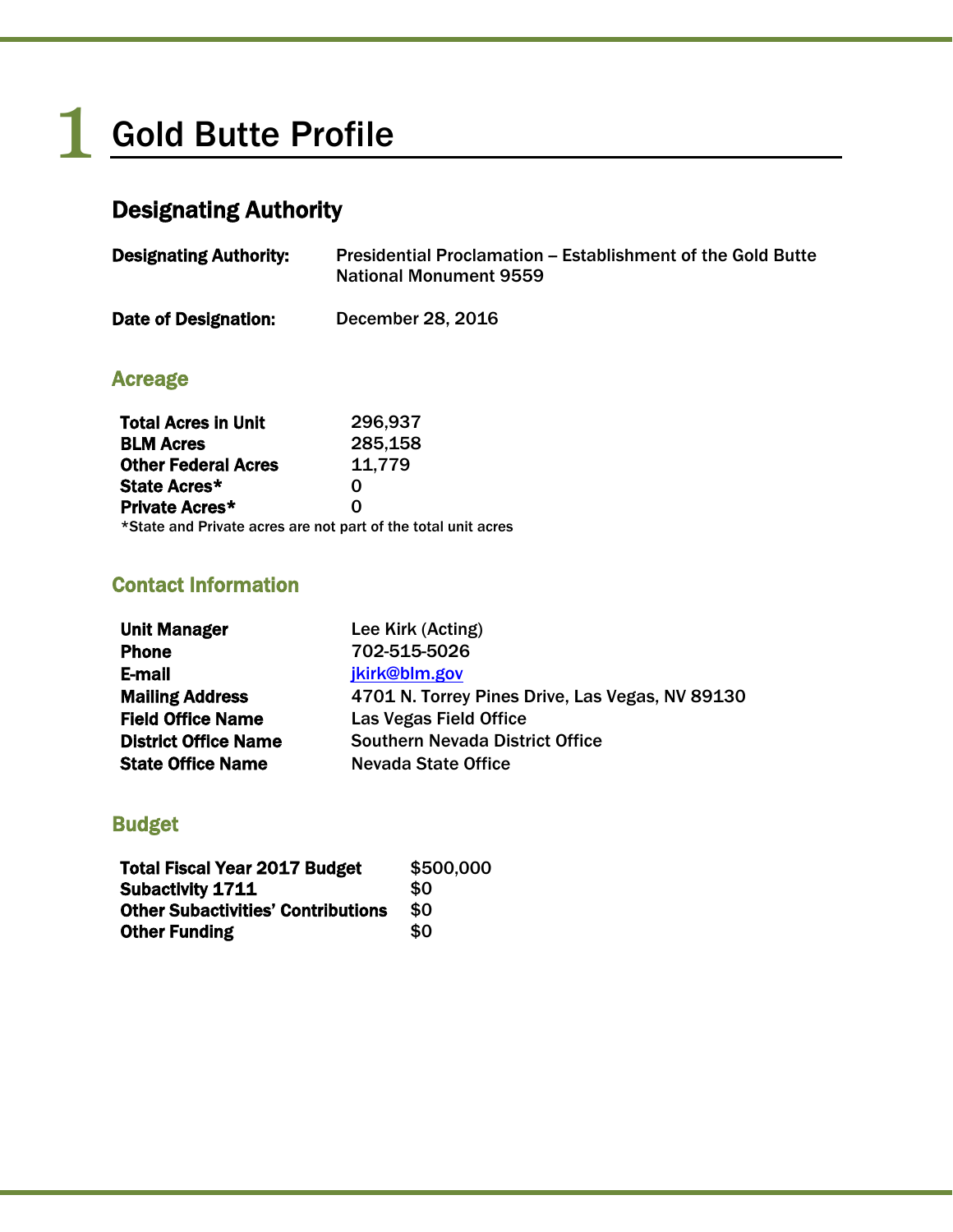

# Map of Gold Butte National Monument

Managing Partners N/A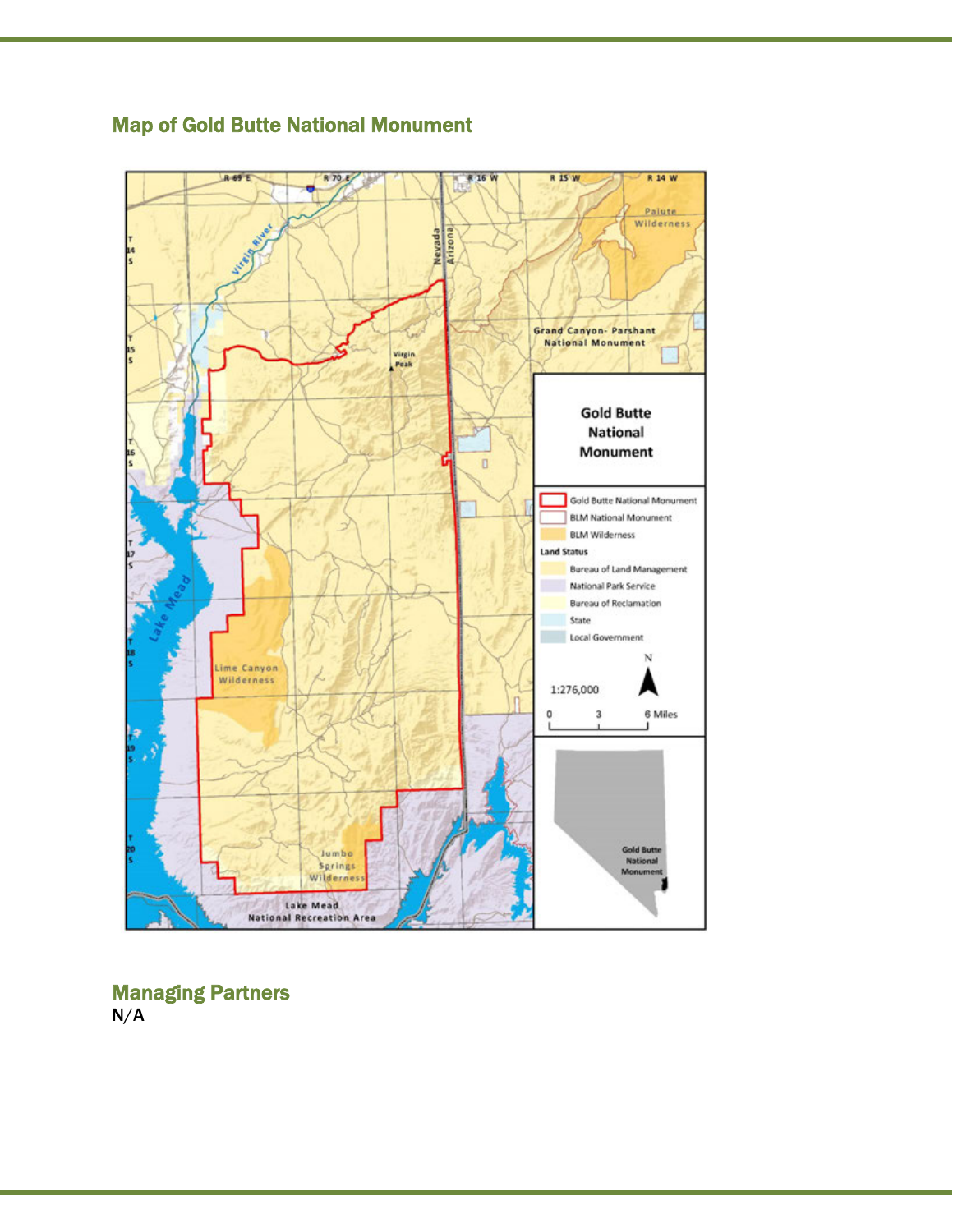# **Staffing**

An Acting Monument Manager has been assigned to assist with initial management of Gold Butte National Monument (GBNM) until a table of organization is approved.

Below is the proposed organizational structure that has been submitted to the Director for review and approval:

Monument Manager (GS-12) Archeological Technician (GS-9) Park Ranger (GS-7) Park Ranger (GS-7)

The Southern Nevada District Office (SNDO) staff (e.g. wildlife biologist, law enforcement, botanist, maintenance) provides key support to the operation and management of GBNM in the form management recommendations for protecting or enhancing the natural resources of GBNM and addressing maintenance concerns.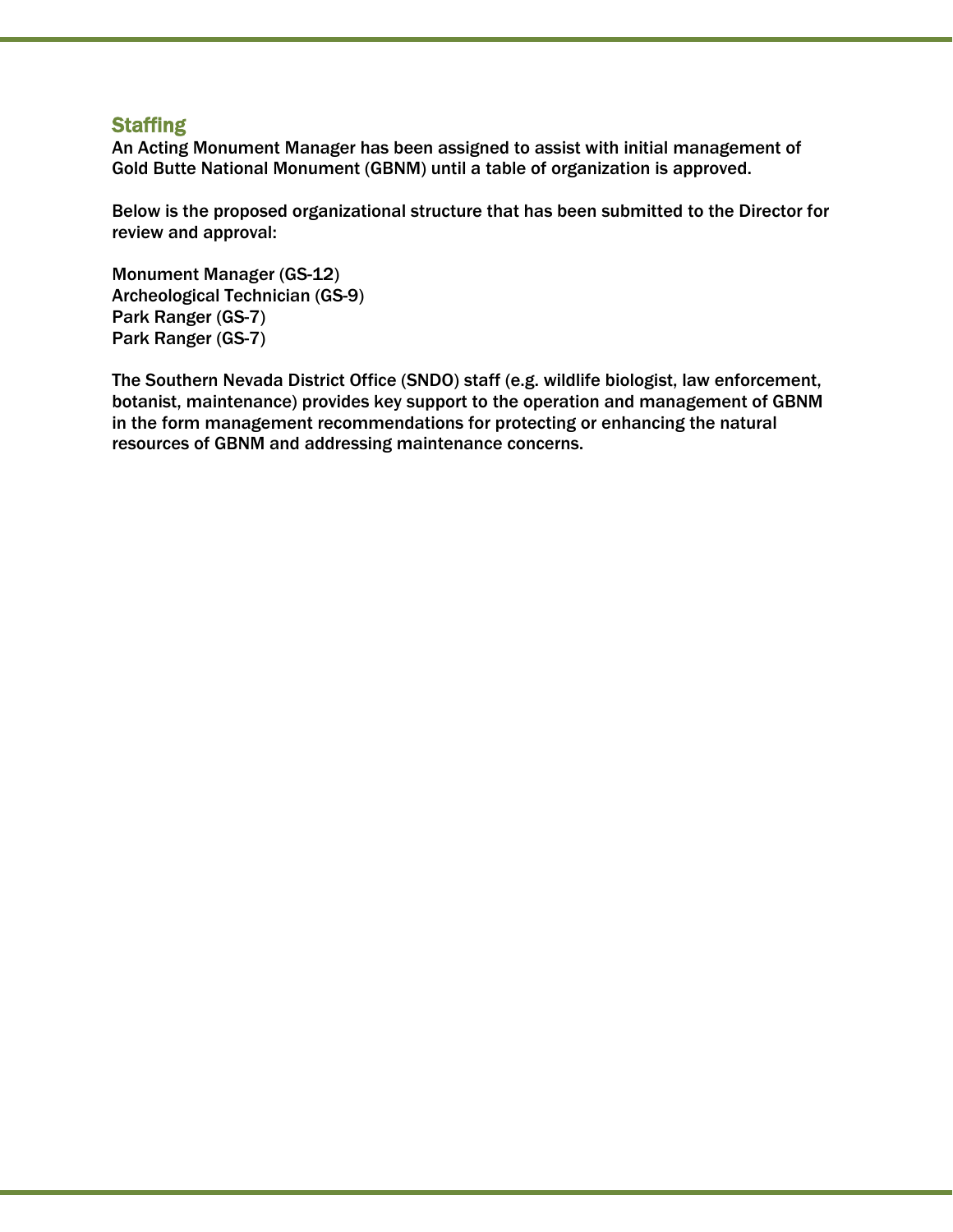# Planning and NEPA 2

# Status of the Resource Management Plan

In 2008, the Southern Nevada District Office (SNDO) initiated a revision to the 1998 Las Vegas Resource Management Plan (RMP). A Draft RMP/Environmental Impact Statement (EIS) was released for public review in October 2014. Following the public comment period, work began on development of the Proposed RMP/Final EIS. While working on the Proposed RMP/Final EIS, new information gathered in response to public comments and concerns from cooperating agencies, as well as rapidly changing issues, contributed to a pause in development and initiated a BLM internal review in July 2016.

As a result of the BLM internal review, the BLM determined that a Revised Draft RMP/EIS should be developed. Opportunity to provide input will be offered from December 1, 2017 – February 2, 2018. During this period, the BLM will conduct public meetings to present information and provide an opportunity for public input. The Revised Draft RMP/EIS will incorporate substantive comments received from the initial Draft RMP/EIS and information received from the public input period and meetings. The known focus areas for the Revised Draft RMP/EIS include:

- Renewable energy
- Areas of Critical Environmental Concern (ACEC)
- Lands with wilderness characteristics
- Land tenure adjustments (i.e., land disposals)
- Gold Butte National Monument
- Socio-economics

The Revised Draft RMP/EIS will evaluate the objects and values of the GBNM as identified in the Presidential Proclamation and address issues that emerge through public input. Management planning for GBNM will be consistent with the proclamation and will be incorporated into the Revised RMP/EIS and analyzed under the Special Designations section. A separate Record of Decision will be developed for GBNM.

- Public Input Opportunity: December 1, 2017 February 2, 2018
- Public Information Meetings: January 9-18, 2018
- Revised Draft RMP/EIS: TBD
- Proposed RMP/Final EIS: TBD
- Record of Decision: December 2021

# Status of Activity Plans

# Travel Management Plan

A Travel Management Plan (TMP) was completed in 2008 to designate routes for ACECs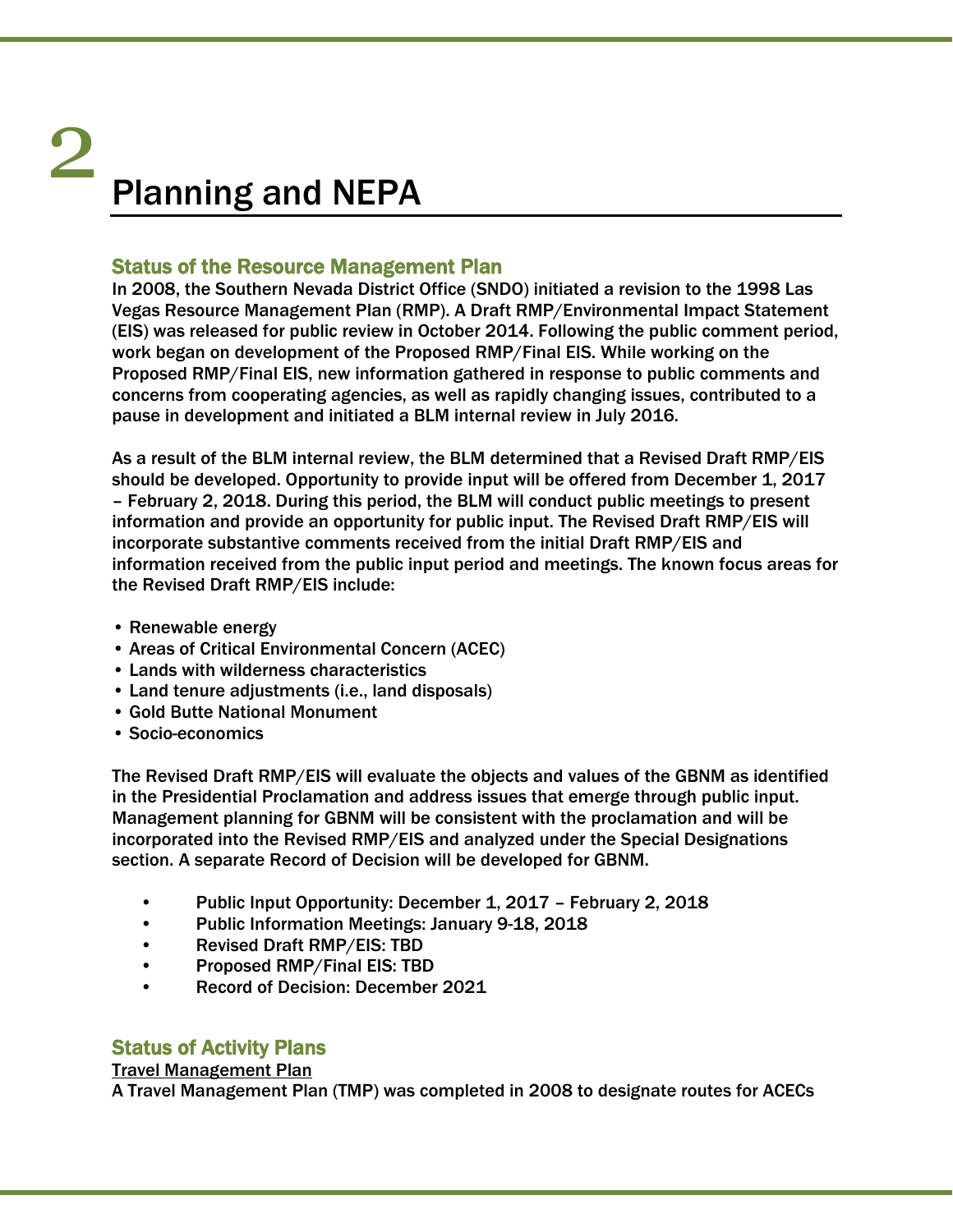located in the northeast portion of the SNDO. The TMP designated 812 miles of routes as open to motorized use of which 300 miles of those routes are located in GBNM.

#### Fire Management Plans

The Las Vegas Field Office Fire Management Plan (2004), which includes the Gold Butte Monument area, is scheduled for a revision and conversion to a spatial fire plan following completion of the Southern Nevada District RMP Revision. The new RMP will include Gold Butte Monument natural and cultural resource management direction. In the interim, management direction established by the Las Vegas Resource Management Plan (1998) will be followed. The Fire Management Plan post-dates the 1998 RMP.

The Southern Nevada Wildland Fire Prevention Plan (2017) includes SCNCA and is updated annually.

The Southern Nevada Interagency National Fire Danger Operating Plan (2017) includes SCNCA and is updated annually.

### Weed Management Plan

The Las Vegas Field Office Integrated Weed Management Plan (2006) is scheduled for a revision following completion of the Southern Nevada District RMP Revision. The new RMP will include Gold Butte Monument natural and cultural resource management direction. In the interim, management direction established by the Las Vegas Resource Management Plan (1998) will be followed. The Weed Plan post-dates the 1998 RMP.

#### Proposed Gold Butte Integrated Activity Plan

The Las Vegas Field Office proposed the Gold Butte Integrated Activity Plan as a Round 17 Conservation Initiative project under the Southern Nevada Public Lands Management Act. The proposal is awaiting approval by the Secretary of the Interior. The plan would lay out the management of the monument, complete a cadastral boundary survey and land tenure adjustment, create a volunteer program, and develop visitor education materials for the monument.

# Status of the RMP Implementation Strategy

An Implementations Strategy will be initiated upon completion of the Southern Nevada District RMP that is scheduled to be completed in 2021.

# Key National Environmental Policy Act Actions and/or Project Authorizations

Two Categorical Exclusions (CX) and two Environmental Assessments (EA) were completed within GBNM. A brief description of those actions are listed below:

1. Gold Butte National Monument Secondary Portal Signs Installation (DOI-BLM-NV-SOI0-2017-0083-CX)

A CX was developed for installation of approximately 26 secondary portal signs along the boundary of GBNM at various access routes. The portal signs are 60" wide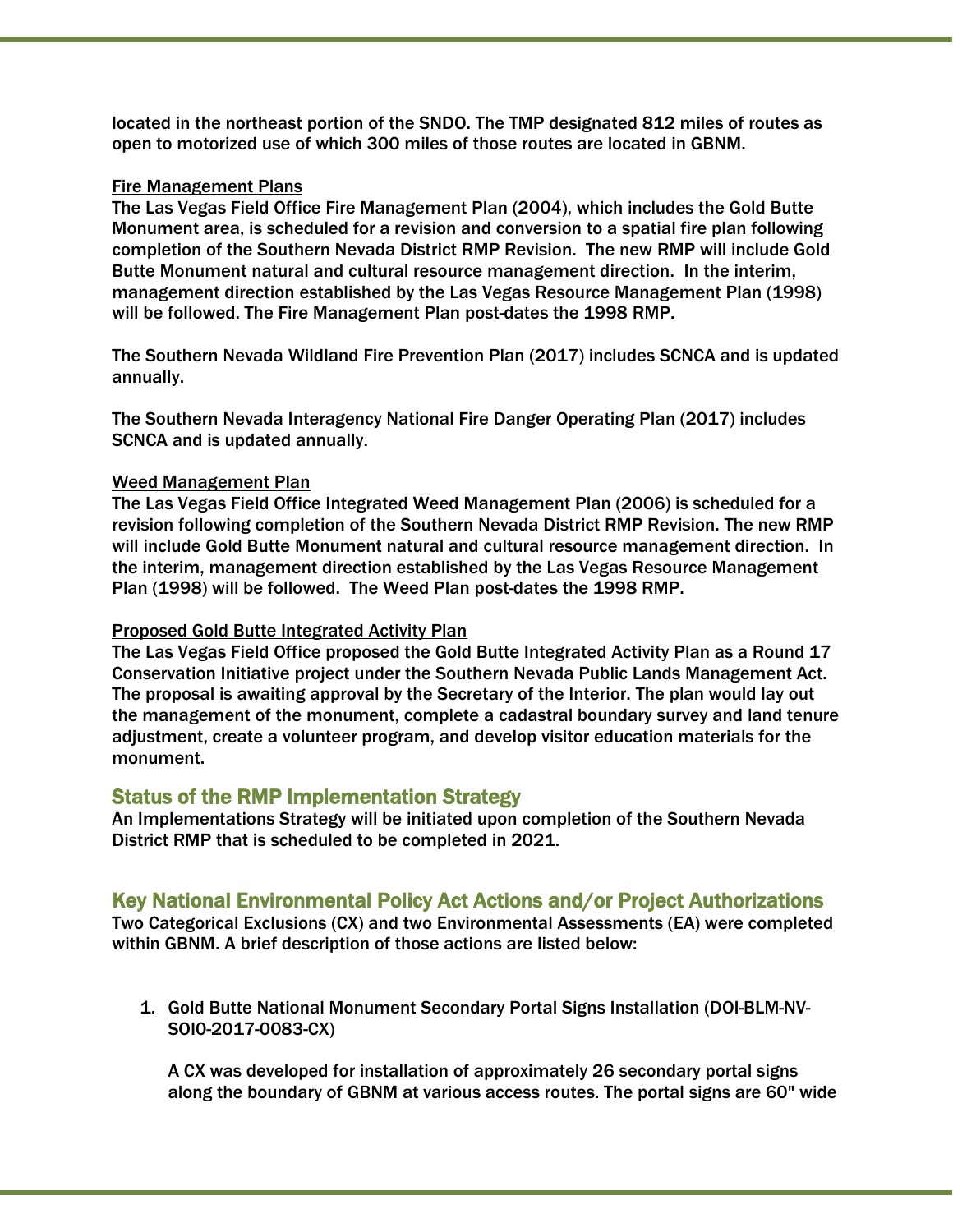and 30" high and will be mounted on two 10' long and 3" round metal posts. The secondary portal signs (see below) will orient visitors as they approach, enter, and traverse lands within GBNM.

2. Devil's Throat Fence Project (DOI-BLM-NV-S010-2017-0118-EA)

An EA was developed for removing an existing fence and installing a new fence around Devil's Throat, a sinkhole that is 100 feet deep and 75 feet wide. A portion of the existing fence is being swallowed by the sinkhole as it widens, which has caused a safety hazard to the public.

3. Gold Butte National Monument Portal Sign and Parking Area (DOI-BLM-NV-S010- 2017-0140-EA)

An EA was developed to install a portal sign with parking area at the entrance of GBNM along the Gold Butte Back Country Byway. Currently, only a temporary monument sign has been installed to mark the boundary which has been vandalized. The portal sign will orient visitors as they approach, enter, and traverse lands within GBNM while the parking area will provide visitors an opportunity to safely park and take pictures of the portal sign and scenic view of the surrounding area.

4. Gold Butte National Monument Kiosks and Directional Signs (DOI-BLM-NV-S0l0- 2017-0120-CX)

A CX was developed for installation of directional signs and kiosks at key points of interest within GBNM. The kiosks and signs will be installed using grant funds provided by the Friends of Gold Butte. Kiosks with interpretive information would be installed at Little Finland, Devil's Throat, and Gold Butte Townsite to provide the public an opportunity to better understand and appreciate the natural, historic, and cultural heritage of the locations. The directional signs would be installed to assist the public navigate GBNM. The directional signs would provide mileage, directional arrows, and site locations.

5. Purchase of a mini track loader

The BLM purchased a mini track loader with attachments that include an auger and excavator. The BLM will use this equipment to maintain trails, install fencing, and repair access into the monument.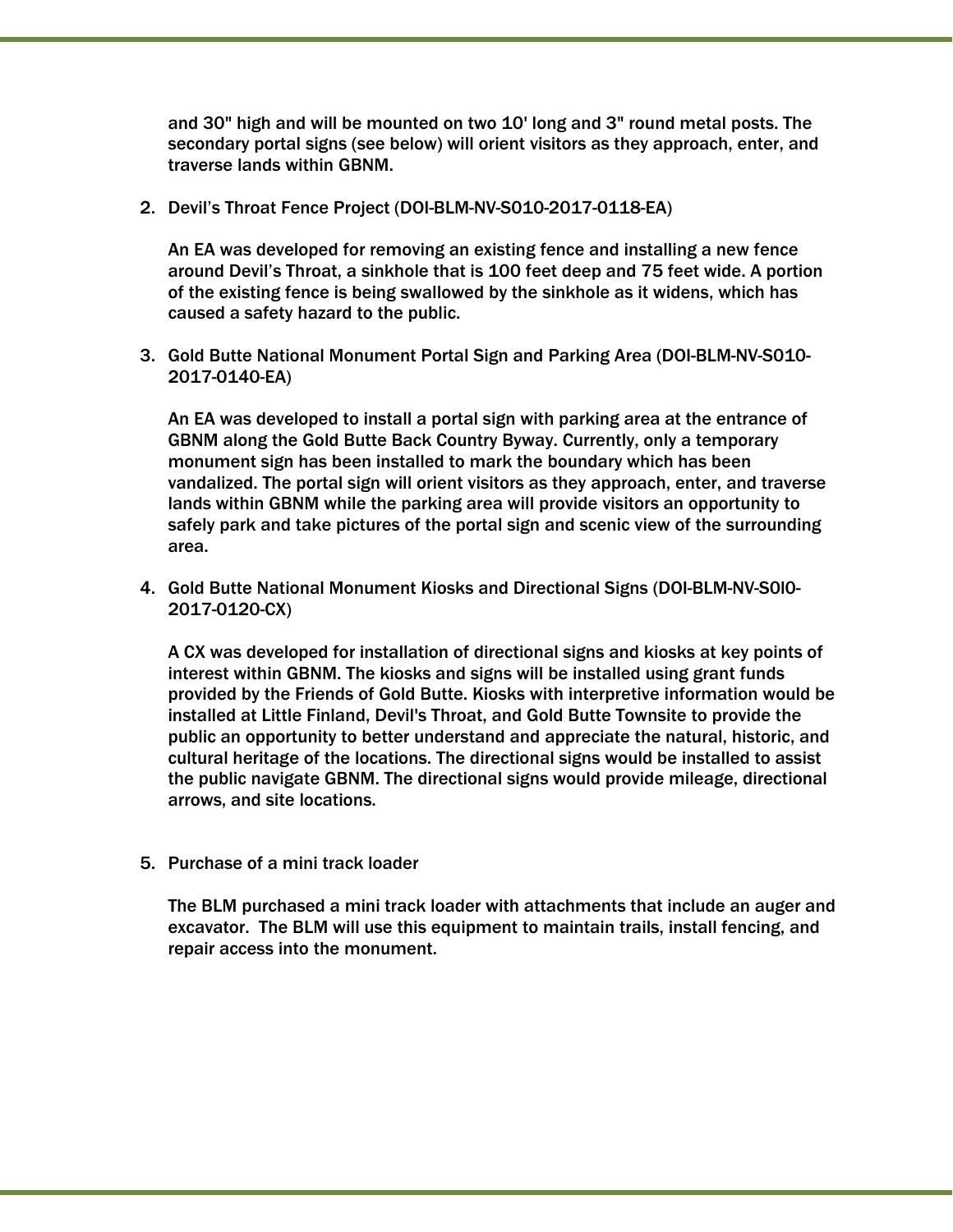# Year's Projects and Accomplishments 3

# General Accomplishments

### National Public Lands Day

The BLM conducted a National Public Lands Day event with the assistance of Friends of Gold Butte and Friends of Nevada Wilderness. With the help of 29 volunteers, we painted kiosks, repaired fences damaged in summer flooding, and installed road caution and tortoise crossing signs.

### Habitat Restoration

GBNM is part of a landscape-scale re-vegetation project undertaken by the BLM Southern Nevada District in conjunction with the U.S. Geological Survey (USGS), the National Park Service, and The Great Basin Institute. The goal of the project is to re-introduce three of the long-lived species– creosotebush, white bursage, and Joshua tree – that have not recovered well during the decade since fires burned thousands of acres of Gold Butte tortoise habitat. The project uses established and novel restoration approaches. During FY16, BLM and USGS selected 4 revegetation in Gold Butte National Monument that occur within Mojave Desert tortoise habitat and are vulnerable to re-burning. At each site, 32 "habitat islands" (each covers 2.5 acres) have been delineated. Once revegetated, these islands will eventually increase seed dispersal and improve ecological functions for surrounding burned areas.

In January 2017 herbicide was applied to eight habitat islands to suppress non-native annuals and create fuel breaks. Manual sowing and diversionary seeding treatments were completed for 16 habitat islands in July. An additional restoration activity (outplanting nursery-raised seedlings) occurred in November 2017 and will be reported for FY18 activities.

Associated research and monitoring will assess the efficacy of the different methods of native shrub re-establishment in a multi-year study. Initial work at Gold Butte includes the following: Nocturnal rodents were trapped on a subset of herbicide-treated habitat islands and reference plots established at each site to relate rodent abundance and diversity to revegetation success. Rodent densities and species diversity will be incorporated in analyses of seeding and outplanting success. Annual and perennial vegetation associated with the herbicide treatment was monitored during the spring. Perennials were measured on three 50-m transects placed in each habitat island sampled. Perennial cover, species, and plant status were recorded as well as any notes regarding unusual physical appearance, such as herbivory or chemical damage (due to herbicide).

### Fire Management

• Preparedness- Southern Nevada District Office of Fire Management maintained fire readiness via the BLM Logandale Fire Station. Fire resources at Logandale provide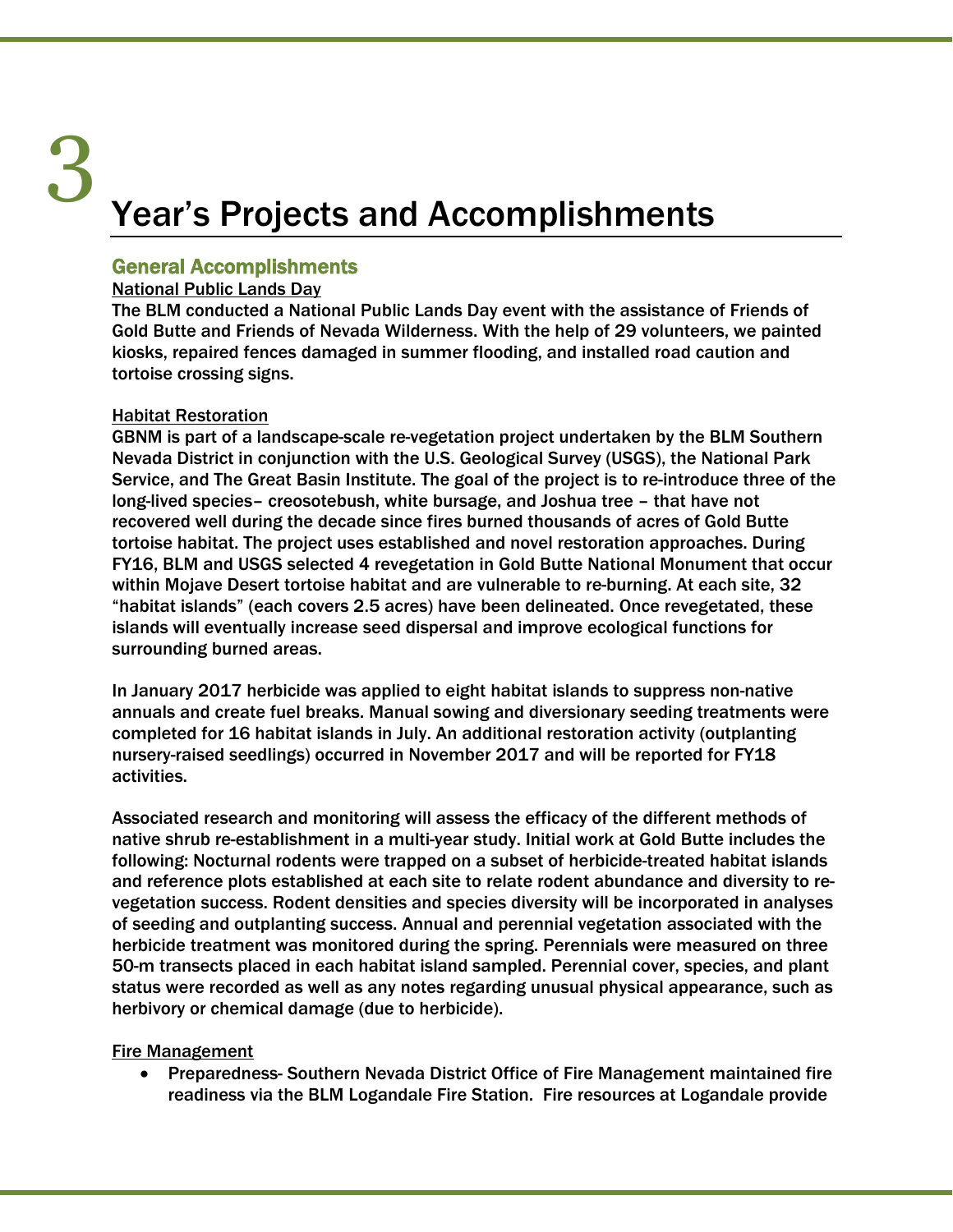direct fire response to the Gold Butte area. Additionally, fire resources from the Pahrump and Red Rock Fire Stations provide direct fire response support. The Office of Fire Management provided resource advisor training to staff and coordinated pre-season IC workshop with managers. Fire staff improved fire response by increasing field level mapping tools that allow for real-time fire mapping utilizing the Avenza app and ESRI ArcGIS Collector. Las Vegas Helitack and fire management staff were tasked with managing logistical transport of the Secretary of Interior during his visit to the Gold Butte Monument. The visit was a success and aviation operations were professionally managed, ensuring the safety of the Secretary and his staff during the helicopter flight.

- Fire Response There were no wildfires reported in the Gold Butte Monument during FY17.
- Fire Prevention/Mitigation/Education/Outreach- Nevada State Fire Prevention Team provided outreach, education, and signage.
- ESR- None.

### Fuels Management

Ocular pre-fire season fuel loading assessments and photo survey were completed.

### Weeds Management

Approximately 40,860 acres were inventoried for weeds and invasive plant species within Gold Butte ACEC. Tamarisk, or salt cedar, has re-sprouted in many previously treated springs. No new springs were inventoried in FY2017. Heavy populations of salt cedar occur along the Virgin River and near Lake Mead. For the first time, Sahara mustard was found spreading into Gold Butte along the scenic bi-way. Small infestations were detected as far into the Monument as Whitney Pocket. Two new locations were identified with Sahara mustard and all were pulled by hand. Puncture vine has also been spotted along the scenic bi-way. These infestations are currently small. Five (5) springs were inventoried for previously treated tamarisk. All springs had varying levels tamarisk infestations: Two (2) springs had an extensive infestation, three (3) springs had 1-2 tamarisk plants. Malta starthistle continues to be a problem at one spring.

### Secretarial Visits

Former Secretary of the Interior Sally Jewell visited GBNM on April 4, 2017 and toured various sites within GBNM as part of her cross country travel trip visiting various public lands.

Secretary of the Interior Ryan Zinke visited GBNM on July 30, 2017 as part of the National Monument Review process.

# Current Areas of Focus

### Historic Properties Treatment Plan

A focus of GBNM will be to complete a Historic Properties Treatment Plan (HPTP), with associated environmental analysis, for cultural sensitive sites within GBNM through funding (\$1.7 million) that was received from the Southern Nevada Public Lands Management Act (SNPLMA)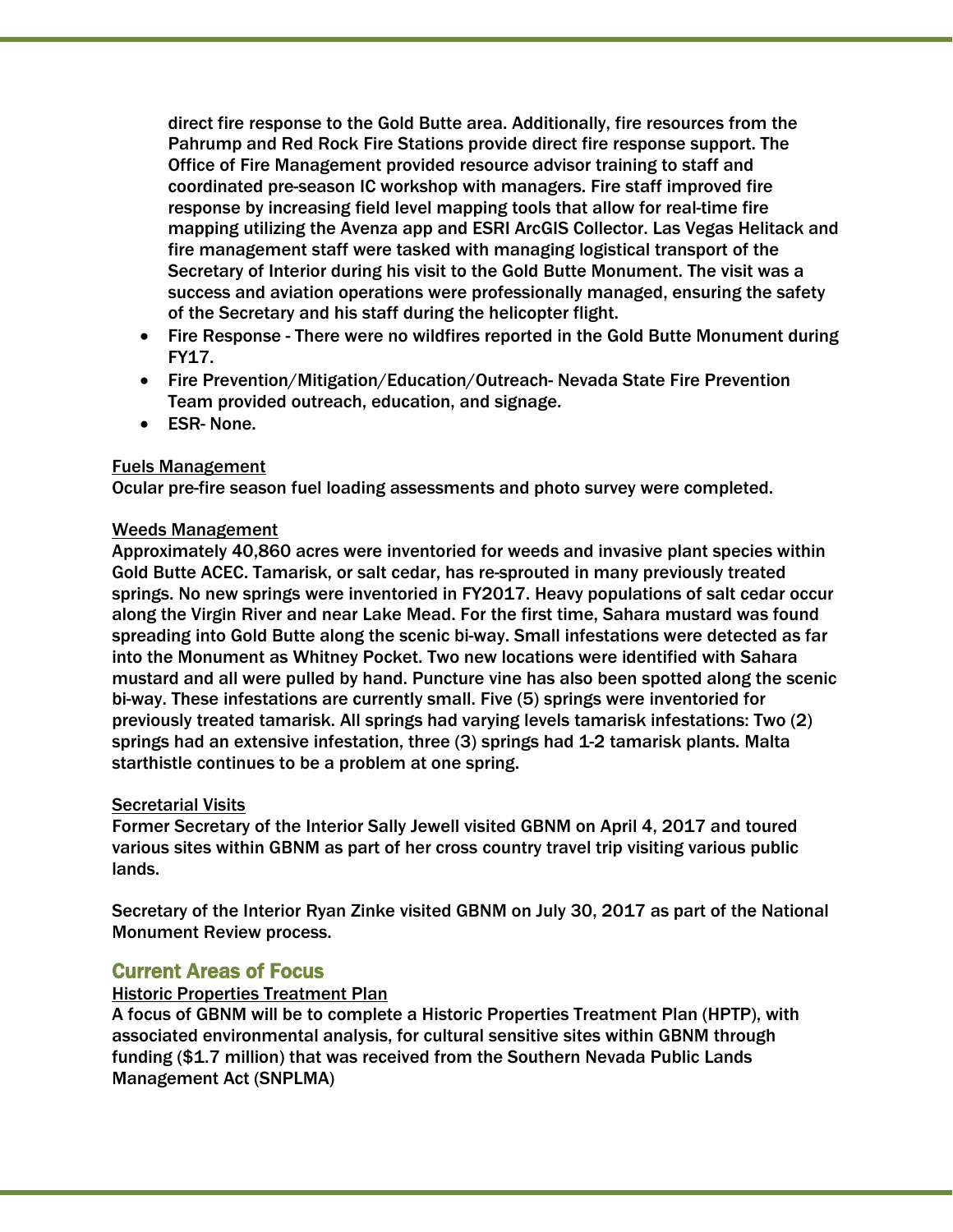The BLM SNDO proposes to finalize and implement an HPTP, with associated environmental analysis, to protect three important cultural resource complexes in GBNM that are threatened by heavy recreational visitation, vandalism, and looting. These complexes represent the diverse cultural heritage of GBNM and the legacy of past generations from indigenous people to the farmers, ranchers, and miners of later years. Implementation of the HPTP represents an opportunity for the BLM to enhance understanding and enjoyment of important cultural resources by visitors to GBNM while building partnerships and collaborating with interested tribes to help restore and protect GBNM's cultural heritage.

#### Abandoned Mine Hazards

The Nevada Division of Minerals (NDOM) is proposing to close 40 abandoned mine hazards in GBNM. NDOM expects an increased amount of recreation in GBNM and would like to mitigate the abandoned mine hazards.

#### Education, Outreach, and Interpretation

The BLM is improving efforts to engage the community through outreach by attending local town board and city council meetings. During the meetings information is provided regarding current and future projects within GBNM.

A brochure for GBNM was developed that provides safety tips, information on points of interests, and a map.

#### Partnerships

#### Friends of Gold Butte

The mission of Friends of Gold Butte (FOGB) is "to promote the responsible enjoyment of the Gold Butte National Monument through education, stewardship, advocacy, and preservation of natural and cultural resources."

A Memorandum of Understanding (MOU) has been entered into with the FOGB. The MOU was entered into between the BLM and the FOGB as a joint effort to protect, monitor, and sustain the natural and cultural resources; increase public awareness, increase educational and interpretive resources; enhance and restore areas that have experienced humancaused or natural adverse effects; and enhance the quality of recreational opportunities in GBNM in a way that also protects the landscape.

#### Friends of Nevada Wilderness

The mission of Friends of Nevada Wilderness (FONW) is "preserving all qualified Nevada public lands as wilderness, protecting all present and potential wilderness from ongoing threats, educating the public about the values of and need for wilderness, and improving the management and restoration of wild lands."

The FONW led and participated in various volunteer projects that included habitat restoration, portal sign installation, fence repair, and parking area delineation.

#### Partners in Conservation

The mission of Partners in Conservation (PIC) "is an information conduit that fills the gap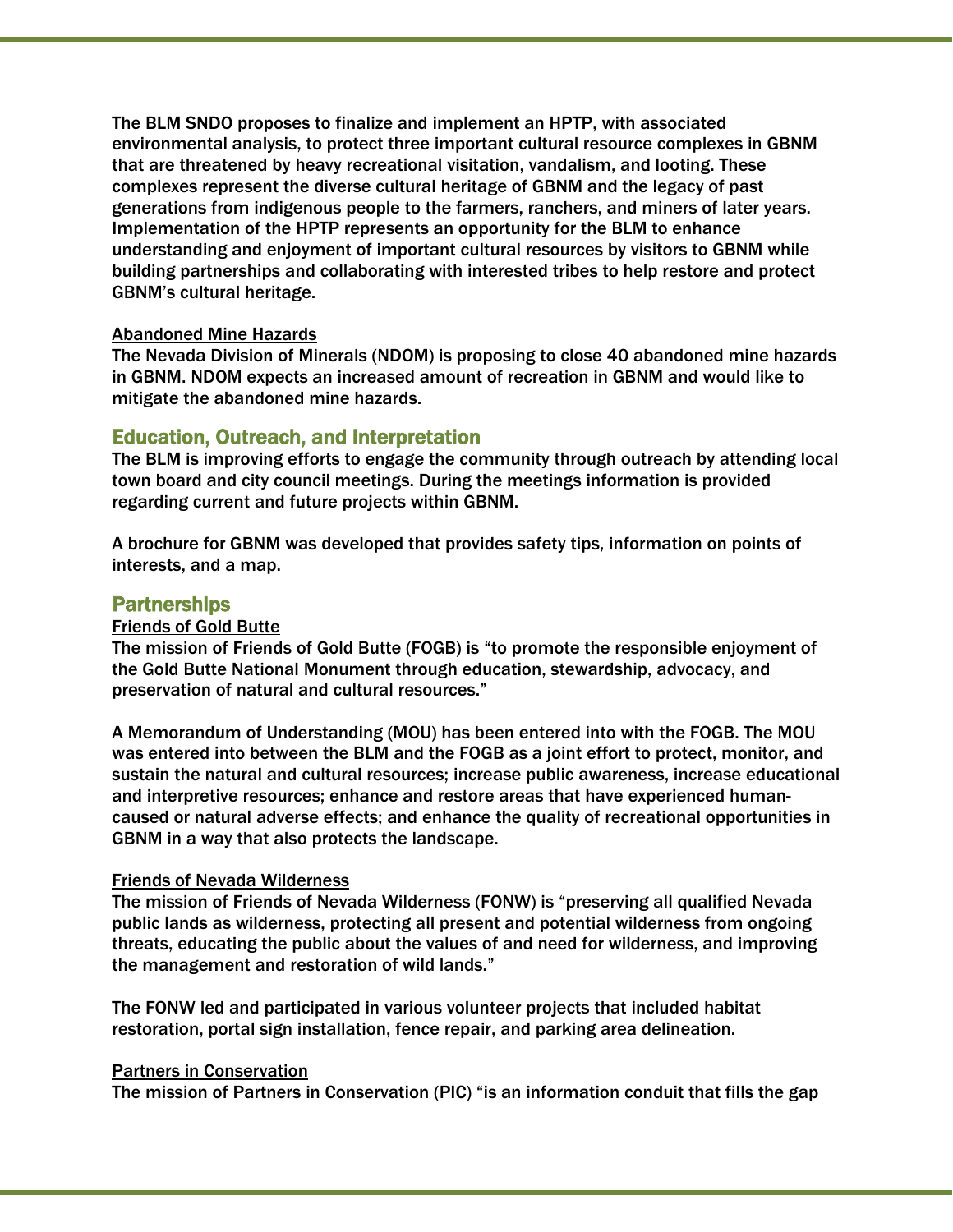between rural communities and government entities; develops specific partnerships to resolve conservation, recreation, and public land issues; PIC also develops specific partnerships and administers common-sense projects that provide win-win opportunities for all involved."

PIC provides the BLM insight on the thoughts and concerns from the rural communities that surround GBNM.

#### Virgin Valley Water District

The Virgin Valley Water District (VVWD) has numerous water rights within the monument. These water rights are critical to meet the future water needs of the communities of Bunkerville and Mesquite. The Las Vegas Field Office continues to work collaboratively with this entity to ensure that rights-of-way for water delivery needs are authorized. In December, 2017, the VVWD and BLM agreed to develop a Memorandum of Understanding that would establish a vision, common goals, and objectives to meet water delivery and conservation needs.

### **Volunteers**

Three volunteer orientation trainings were co-led and conducted for members of the Friends of Gold Butte. The orientation training covered the basics of volunteering as outlined in the BLM Volunteering Guide. The orientation training covered volunteer opportunities: road monitoring, plant monitor, education and information outreach, restoration team, and hike leader.

A total of 148 volunteers for a total of 96 hours participated on various volunteer projects that included habitat restoration, seed collection, fence repair, trash pickup, and signs installations.

Land (or Interests in Land) Acquisitions N/A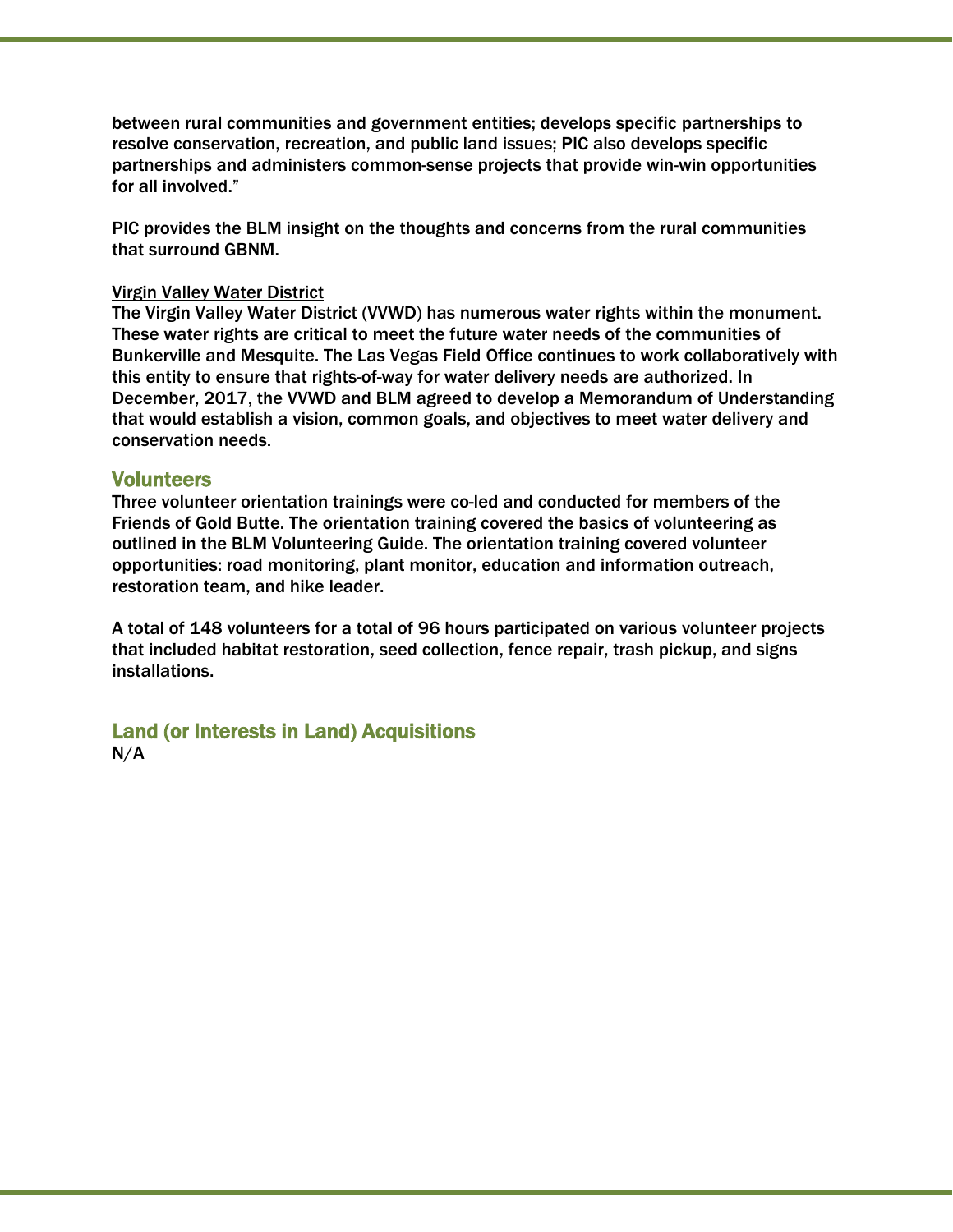# **Science** 4

# **Science**

The BLM has partnered with Northern Arizona University (NAU) to study the restoration of rare plants using biological soil crusts on gypsum soils within Gold Butte National Monument. NAU obtained funding through the National Landscape Conservation System's annual grant program in the amount of \$25,000. Their work will try to restore impacted gypsum soils that have been crushed by illegal OHV use or by trampling by illegal cattle or wild burros. The project is important because three of the sensitive species in the Monument (one of which is state-listed as endangered) only grow on gypsum soils, and are often associated with healthy biological soil crust (BSC) communities. These BSCs are important in helping the rare plants to obtain nutrients and hold water. Results of this study will improve habitat for rare plants within the Monument and give the BLM more information about how to restore habitat for these rare plants elsewhere.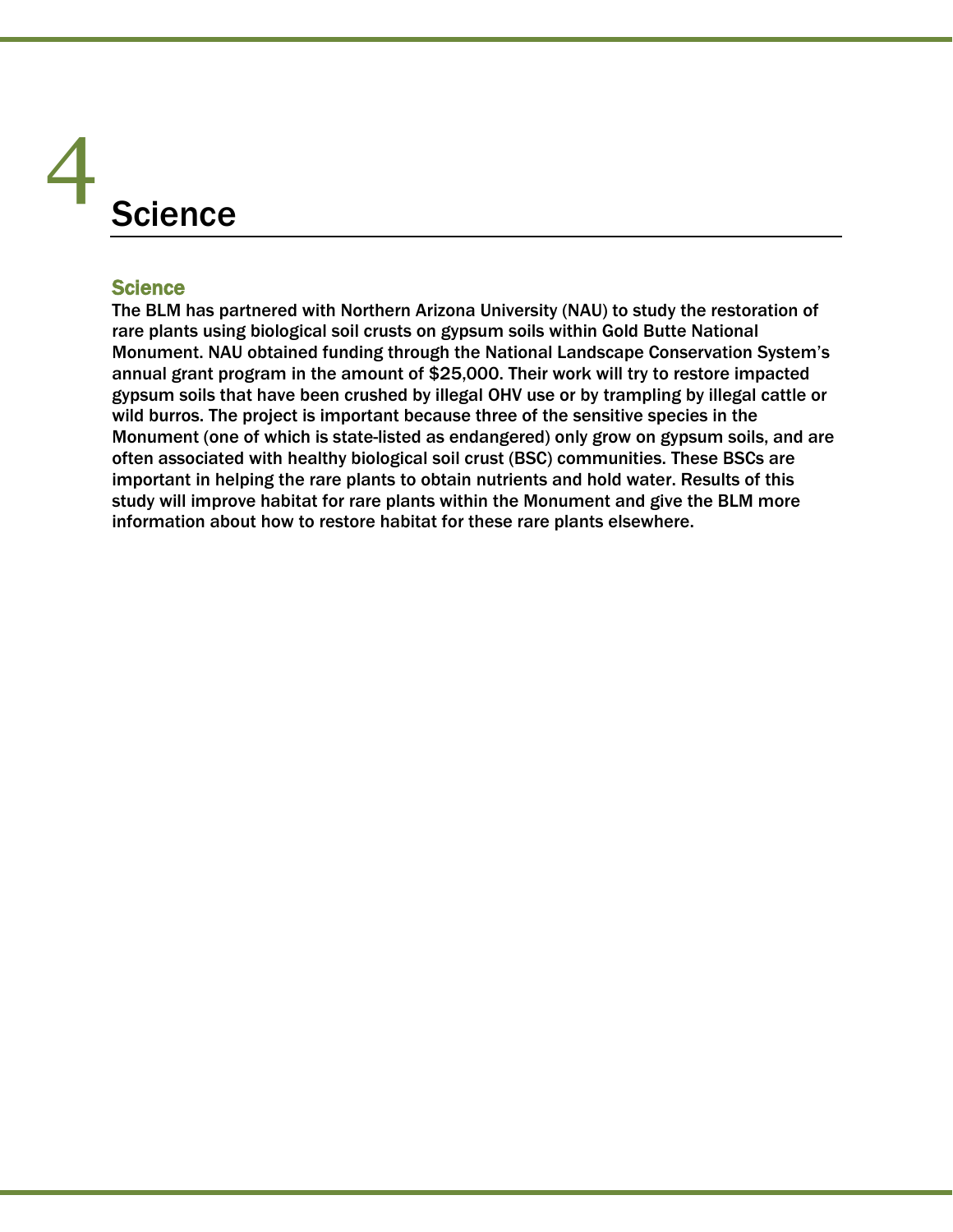# Resources, Objects, Values, and Stressors 5

Cultural/Archaeological<br>Gold Butte area contains an extraordinary variety of diverse and irreplaceable historic and prehistoric cultural resources, including many sites important to the history and identity of Native Americans, and remnants of our Western mining and ranching heritage. The landscape reveals a story of thousands of years of human interaction with this harsh environment and provides a rare glimpse into the lives of Nevada's first inhabitants, the rich and varied indigenous cultures that followed, and the eventual arrival of Euro-American settlers.

Gold Butte's dynamic environment has provided food and shelter to humans for at least 12,000 years. Remnants of massive agave roasting pits, charred remains of goosefoot and pinyon pine nuts, bone fragments, and projectile points used to hunt big horn sheep and smaller game serve as evidence of the remarkable abilities of indigenous communities to survive across this desert landscape. Gold Butte contains ancient rock shelters and hearth remnants concealed in the area's Aztec Sandstone formations. This sandstone is the canvas for the area's spectacular array of rock art, depicting human figures, animals, and swirling abstract designs at locations like the famed Falling Man petroglyph site and Kohta Circus. Pottery sherds and other archaeological artifacts scattered throughout the landscape reveal the area's role as a corridor for the interregional trade of pottery, salt, and rare minerals.

By the time Spanish explorers arrived in the region in the late eighteenth century, the Gold Butte area was home to the Southern Paiute people, who to this day, retain a spiritual and cultural connection with the land and use it for traditional purposes such as ceremonies and plant harvesting. Hunters and settlers of European descent followed the explorers, and, by 1865, Mormon pioneers had built settlements in the region.

Early settlers grazed livestock and explored Gold Butte's unique geology in pursuit of mining riches. Their activities left behind historic sites and objects that tell the story of the American West, including the Gold Butte townsite, a mining boomtown established in the early 1900s, but mostly abandoned by 1910. Several building foundations and arrastas large flat rocks used for crushing ore – remain at the townsite today. Settlers built corrals out of wood or stone, some of which are still standing in the Gold Butte area, including one near the Gold Butte townsite and one at Horse Springs along the Gold Butte Scenic Byway. In the 1930s, the Civilian Conservation Corps was put to work in the area, leaving behind a variety of historic features including a dam and remnants of a camp in the Whitney Pockets area, in the northeastern region of Gold Butte.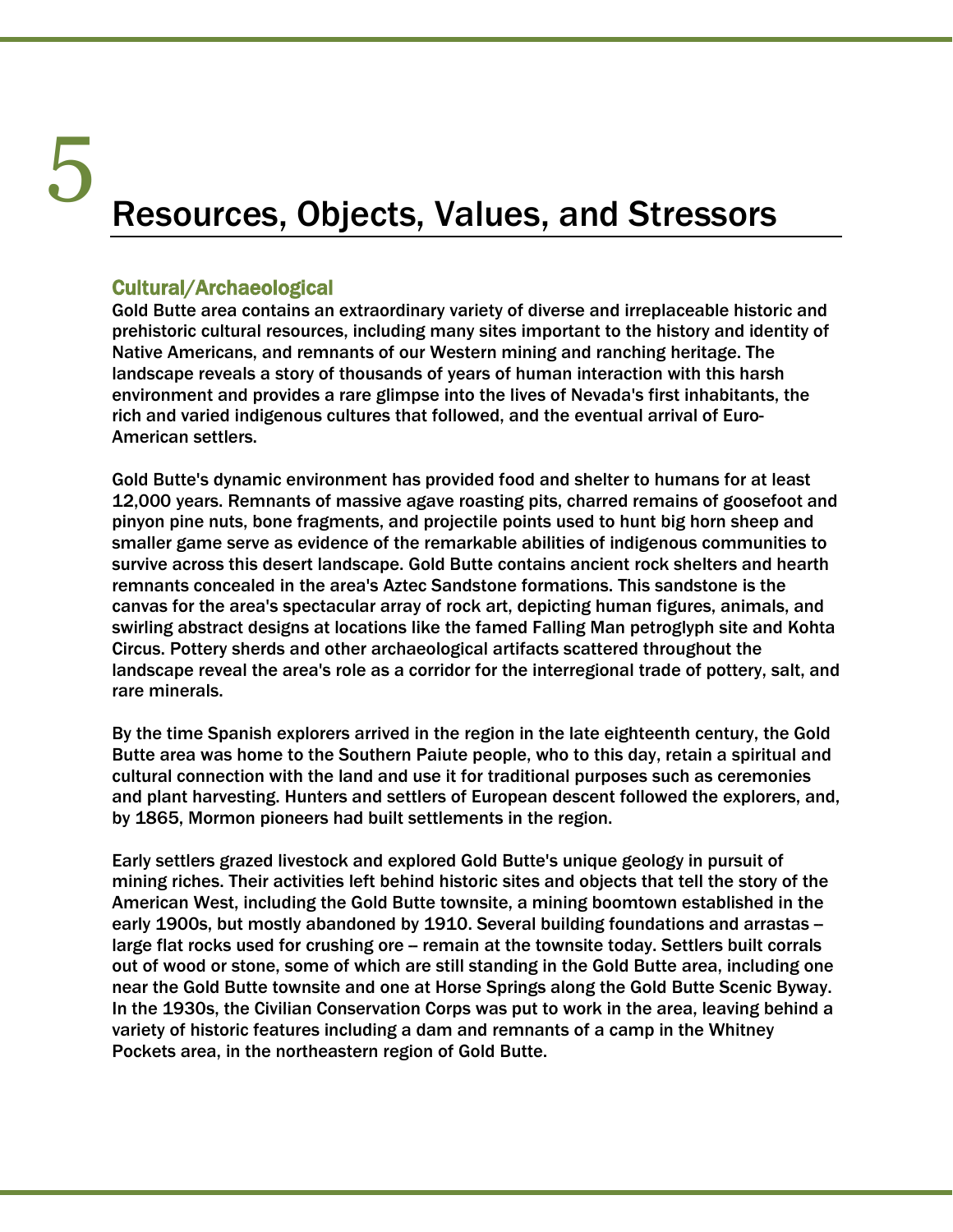These world-renowned archaeological sites and objects are helping scientists to better understand interactions between ancient cultural groups.

# Cultural/Archaeological Status and Trend Table

| <b>Status of Resource, Object, or Value</b> | Trend                   |
|---------------------------------------------|-------------------------|
| Fair                                        | <b>Slowly declining</b> |

### Cultural/Archaeological Inventory, Assessment, Monitoring Table

| <b>Acres in Unit</b> | <b>Acres Inventoried</b> | <b>Acres Possessing</b><br><b>Object</b> | <b>Acres Monitored in</b> |
|----------------------|--------------------------|------------------------------------------|---------------------------|
| 296,937              | 31.196                   | 539                                      | 86                        |

# Stressors Affecting Cultural/Archaeological

Cultural resource sites are under imminent threat from the impacts of recreational use, which have already resulted in the dismantling of archaeological features and other damages due to foot traffic and unauthorized artifact collection. Sites most affected by this unauthorized collection are rockshelter areas with associated artifact scatters, as well as areas that are likely to contain human burials. Common impacts to petroglyph areas in the region are graffiti and scratching on the panels and glyphs. Other impacts to the sites in Gold Butte are trash/dumping, firearm use, campfires, unauthorized vehicle use, and cattle grazing.

# Desert Tortoise

Gopherus agassizii is terrestrial, with a domed shell and round, stumpy elephantine hind legs. The front limbs are flattened for digging and heavily scaled without webbed toes. The carapace (upper shell) is oblong and domed with rounded sides due to the joining of the carapace and plastron (lower shell). The scute centers are often yellowish and have grooved concentric rings. The plastron is also yellowish, with brown along the scute margins. The head is small and rounded in front with reddish-tan coloring and the iris greenish-yellow. The front and hind feet are about equal in size and the tail is short in length.

Habitat for the Mojave population of the desert tortoise is below 4,500 feet elevation in the creosote bush-bursage series of the Mojave desert scrub biome. Dominant plants are creosote bush (Larrea tridentata) and white bursage (Ambrosia dumosa). Desert tortoise habitat may also include various cacti species (Opuntia spp.), saltbush (Atriplex spp.) scrub, and Joshua tree (Yucca brevifolia) woodlands at elevations up to approximately 5,000 feet.

Primary constituent elements for the desert tortoise are those physical and biological attributes that are necessary for the long-term survival of the species. These elements are: sufficient space to provide for movement, dispersal, and gene flow; sufficient quantity and quality of forage species and the proper soil conditions to provide for the growth of such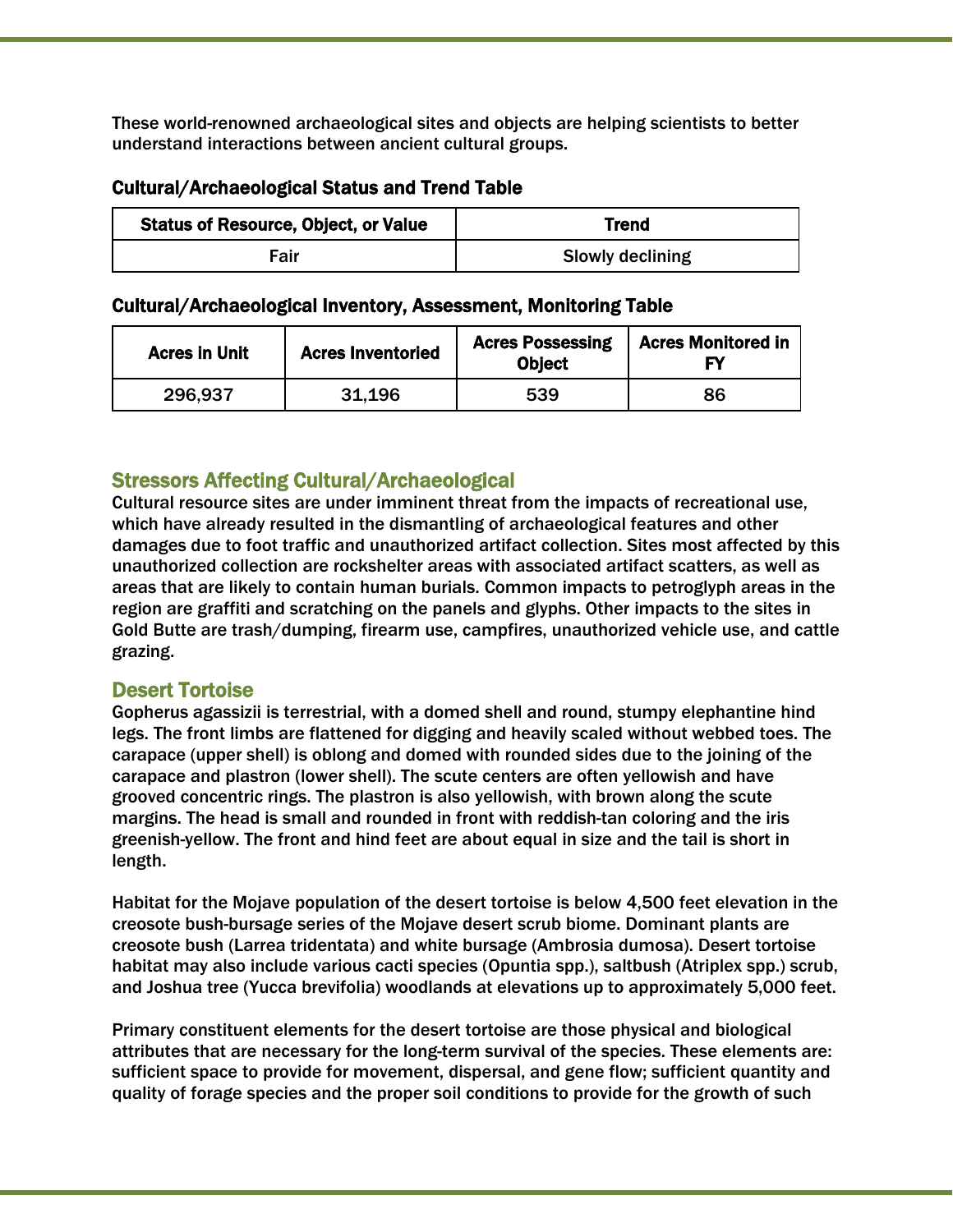species; suitable substrates for burrowing, nesting, and overwintering; burrows, caliche caves, and other shelter sites; sufficient vegetation for shelter from temperature extremes and predators; and habitat protected from disturbance and human-caused mortality.

Mojave Desert tortoises are typically active during the day and when annual plants are most abundant-during spring and early summer. However, they can also be active following rain events and unseasonably warm periods during fall and winter. If rain events occur at night, tortoises may emerge from their burrows to drink. Female desert tortoises construct nests during the late afternoon and evening and any desert tortoise may emerge from its burrows at night during extreme heat. Desert tortoises usually spend the remainder of the year in shelter sites escaping the extreme weather conditions of the Mojave Desert.

# Desert Tortoise Status and Trend Table

| <b>Status of Resource, Object, or Value</b> | Trend         |
|---------------------------------------------|---------------|
| Good                                        | <b>Stable</b> |

# Desert Tortoise Inventory, Assessment, Monitoring Table

| <b>Acres in Unit</b> | <b>Acres Inventoried</b> | <b>Acres Possessing</b><br><b>Object</b> | <b>Acres Monitored in</b> |
|----------------------|--------------------------|------------------------------------------|---------------------------|
| 186,909              | 186,909                  | 186,909                                  | 45,000                    |

Stressors Affecting Desert Tortoise<br>GBNM continues to experience an increase in visitation. Increased visitor use and vehicle traffic increase risks to tortoise and their habitat by direct mortality and disturbance through use by visitors in occupied tortoise habitat.

Motorized recreation results in mortality and permanent habitat loss from activities that fragment and degrade habitats, which include the proliferation of roads and trails and increased habitat invasion by nonnative invasive species.

Non-motorized recreation such as camping, hunting, target shooting, rock collecting, hiking, horseback riding, biking, and sightseeing can also result in impacts to both tortoise and their critical habitat from increased visitation.

Increased frequency of wildfire due to the invasion of non-native plant species has burned thousands of acres of tortoise habitat. Changes in plant communities caused by non-native plants and recurrent fire can negatively affect the desert tortoise by altering habitat structure and species available as food plants.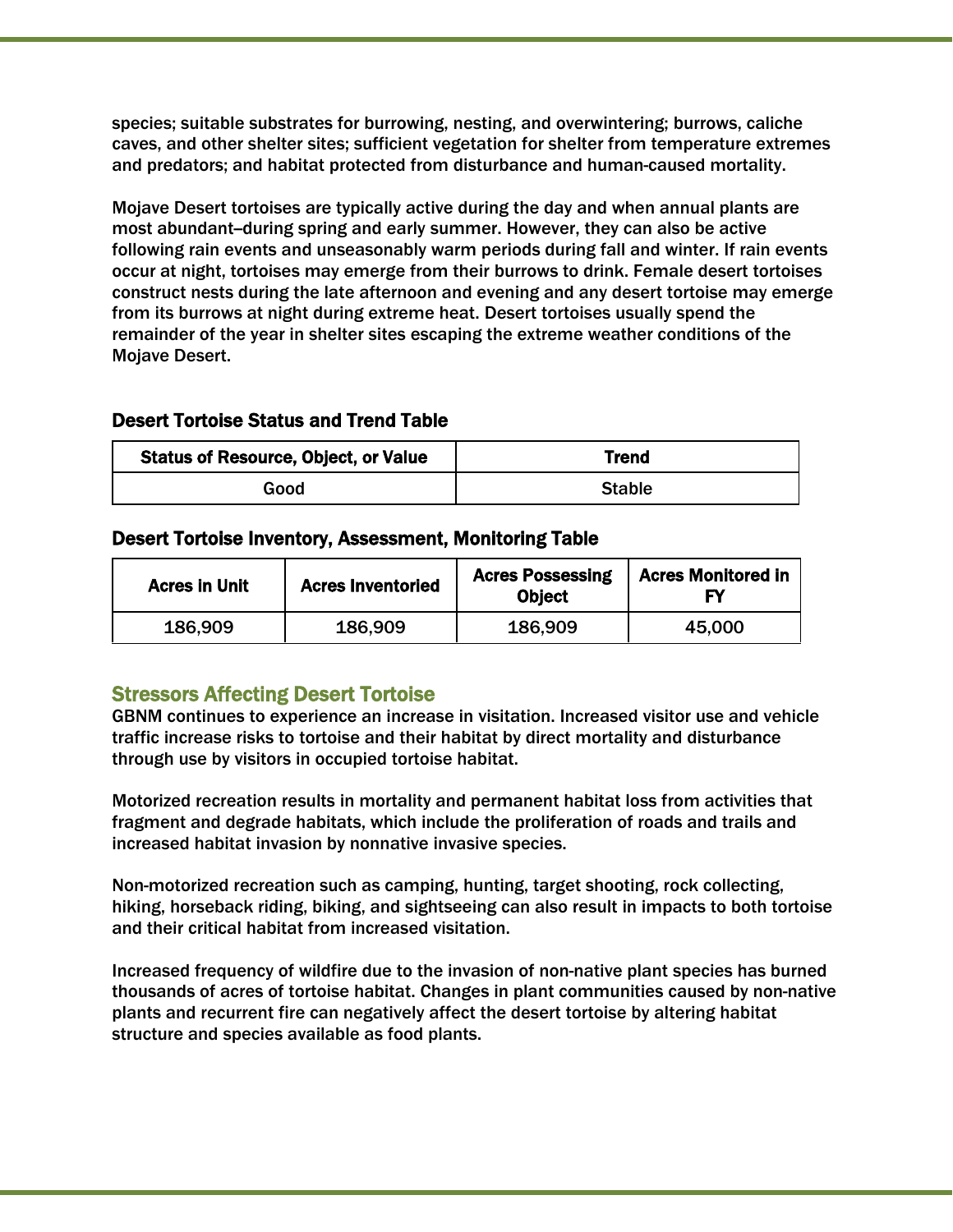**Vegetation**<br>The 348,000 acre region ranges in elevation from 433 m – 2454 m and hosts a diversity of plant and wildlife species due in part to the convergent vegetation influences of the Mojave, Great Basin, and Sonoran deserts and the Colorado Plateau. The steep elevation gradients and complex orthography of the basin and ranges can affect localized seasonal temperature and precipitation patterns. The most common habitat types include Mojave mixed scrub and creosote (Larrea tridentata) – bursage (Ambrosia dumosa) desert scrub. Substantial wash systems and geomorphologic formations such as rocky outcrops, erosional highlands and sand sheets provide a unique range of habitat types for many organisms and plant communities.

There are seven sensitive plant species within Gold Butte National Monument; Las Vegas bearpoppy (Arctomecon californica), Las Vegas buckwheat (Eriogonum corymbosum var. nilesii), three-cornered milkvetch (Astragalus geyeri var. triquetrus), Blue Diamond cholla (Cylindropuntia multigeniculata), Beaver Dam breadroot (Pediomelum castoreum), sticky buckwheat (Eriogonum viscidulum), and chalk liveforever (Dudleya pulverulenta). There is also a sensitive moss, Didymodon nevadensis, which occurs on gypsum soils within the Monument. This is the highest concentration of sensitive plant resources that occur within a special protection area in southern Nevada, with exception of Ash Meadows National Wildlife Refuge (which has one of the highest rates of endemism in the country).

Large-scale fires in 2005 burned many acres of native vegetation in the Monument, most of which has become a monoculture of red brome, an invasive grass species. These fires and the coupling of invasive species' presence is detrimental to native plant communities. Additionally, heavy grazing pressure exists in the Monument from over 15 years of illegal cattle grazing and overpopulated herds of wild burros. BLM Assessment, Inventory, and Monitoring (AIM) data over the last 7 years shows high cover of invasive annual grasses throughout the Monument, almost no native perennial grasses where one would expect to see high cover of perennial grasses due to the site potential, and moderate to extreme departures from reference conditions due to all of these factors.

# Vegetation Status and Trend Table

| <b>Status of Resource, Object, or Value</b> | Trend         |
|---------------------------------------------|---------------|
| Poor                                        | <b>Stable</b> |

# Vegetation Inventory, Assessment, Monitoring Table

| <b>Acres in Unit</b> | <b>Acres Inventoried</b> | <b>Acres Possessing</b><br><b>Object</b> | <b>Acres Monitored in</b> |
|----------------------|--------------------------|------------------------------------------|---------------------------|
| 348,000              | 348,000                  | 348,000                                  | 150,000                   |

# Stressors Affecting Vegetation

Fire, invasive species, overpopulated wild burros, and illegal livestock grazing are all responsible for negatively impacting vegetation resources. Negative feedback loops exist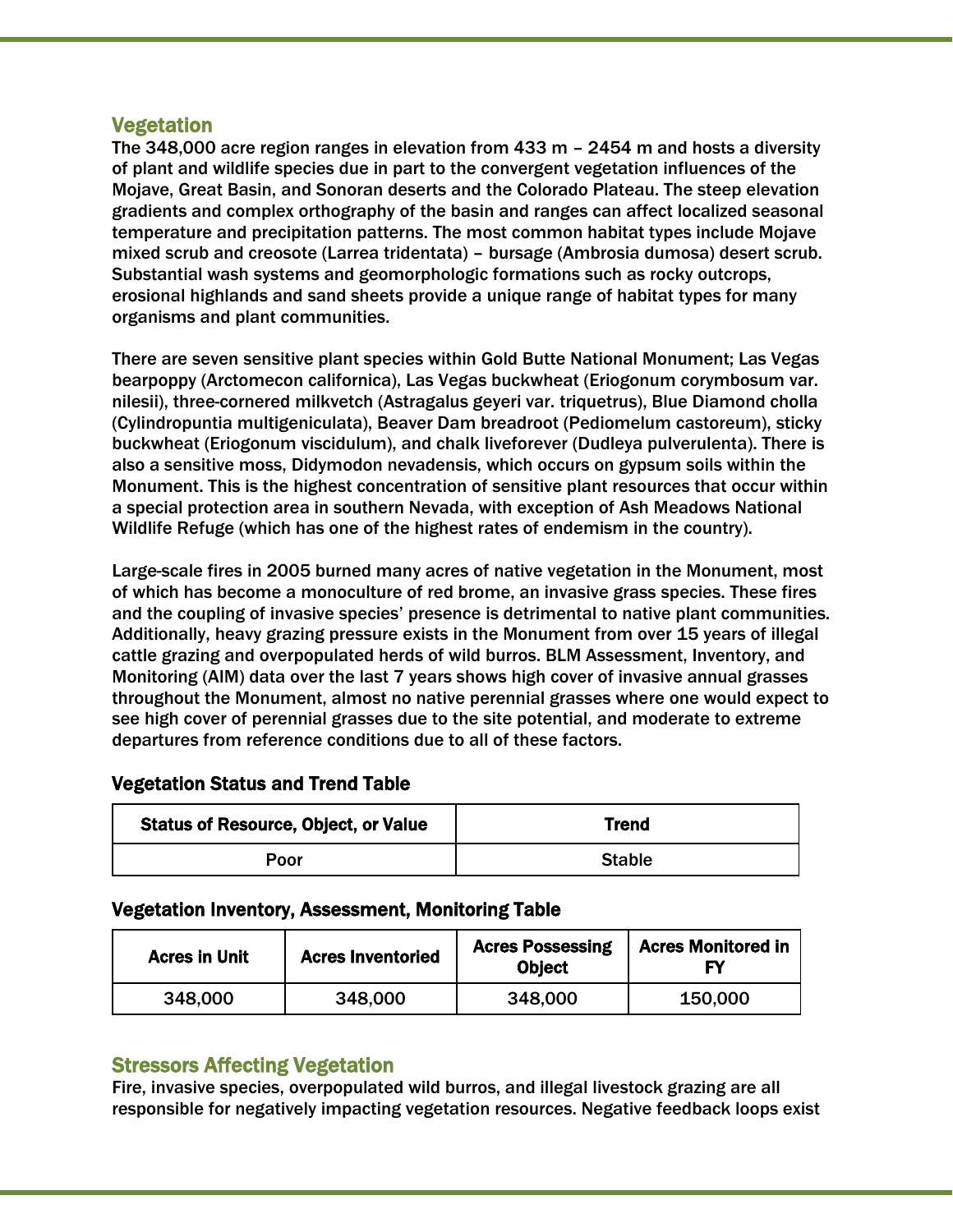between all four issues. Invasive species, most notably red brome, have become monocultures in burned areas from large fires in 2005 in the Monument. These plants are more susceptible to future fires and crowd out native plants. Illegal cattle grazing has put pressure on native plant communities, particularly forage plants, for the past 10 years. This vast grazing pressure, on top of grazing pressure by wild burros, reduces the amount of forage plants (notably perennial grasses), that remain on the landscape. When added to the amount of area burned in the Monument, very little native forage remains for native wildlife species and native plant communities are not able to recover from fire or grazing. These heavily impacted vegetation communities are not resilient to other outside stressors and therefore, cannot recover easily after fire, OHV intrusion, or climate change's impacts. Over time, these other stressors will further degrade vegetation communities in the Monument unless serious steps are taken to alleviate these pressures.

Wild Horses and Burros<br>Wild horses and burros can be found throughout 10 western states, including Nevada. The wild burros (burro is the term used for a wild donkey) are the descendants of donkeys that were released by miners who resided within the area during the late 19th/early 20th century.

| <b>Status of Resource, Object, or Value</b>                                                                                                                                                                                                                                                                                                                                                                                                                                                                                                                                                                                              | Trend                                                                                                                                                                                                                                                                                                                                  |
|------------------------------------------------------------------------------------------------------------------------------------------------------------------------------------------------------------------------------------------------------------------------------------------------------------------------------------------------------------------------------------------------------------------------------------------------------------------------------------------------------------------------------------------------------------------------------------------------------------------------------------------|----------------------------------------------------------------------------------------------------------------------------------------------------------------------------------------------------------------------------------------------------------------------------------------------------------------------------------------|
| <b>Current population estimates as of March</b><br>2017 are 415-428 wild burros. These<br>numbers only take into account animals<br>that reside on Bureau of Land<br>Management administered lands within<br>the herd management area (HMA) and do<br>not account for animals that may be<br>residing on lands administered by the<br>National Park Service or land outside of<br>their HMA, either publicly or privately<br>owned. The last aerial population<br>inventory of Gold Butte HMA was<br>conducted in September 2017 and<br>official census results are pending via<br>verification with United States Geological<br>Survey. | Wild horse and burro populations on<br>western rangelands have an 18-20%<br>increase in population every year. This<br>accounts for the average annual<br>mortality rate experienced by these<br>animals. Body conditions of these<br>animals may begin to decrease due to<br>increased competition for forage and<br>water resources. |

# Wild Horse and Burros Status and Trend Table

# Wild Horse and Burros Inventory, Assessment, Monitoring Table

| <b>Acres Inventoried</b><br><b>Acres in Unit</b> | <b>Acres Possessing</b><br><b>Object</b> | <b>Acres Monitored in</b> |
|--------------------------------------------------|------------------------------------------|---------------------------|
|--------------------------------------------------|------------------------------------------|---------------------------|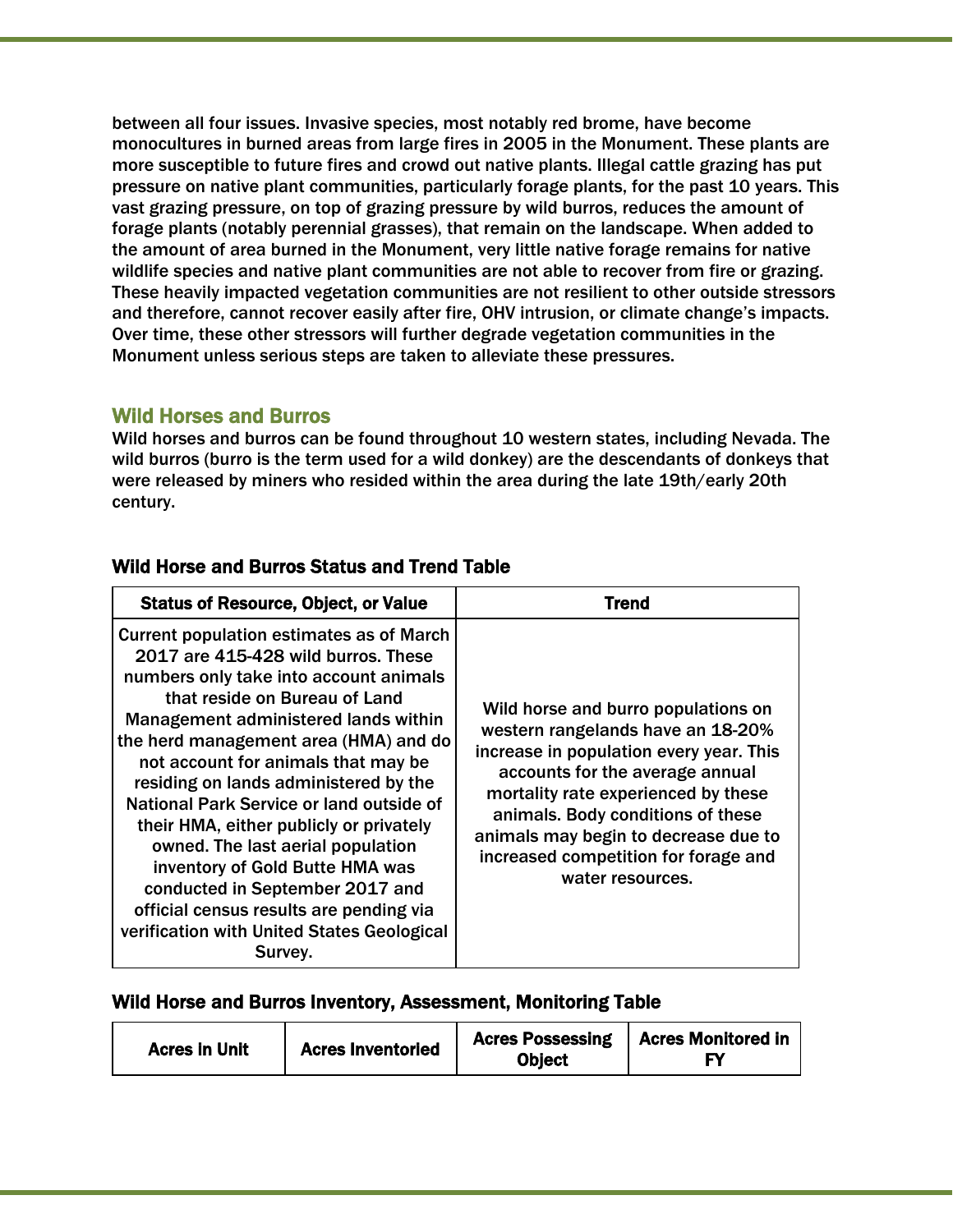| 170,354 | <b>Acres inventoried</b><br>within the herd<br>management area<br>(HMA) are limited to<br>vehicle accessibility<br>and therefore, vary.<br>Key forage species<br>are inventoried<br>each spring in 30-<br>50 different areas<br>within the HMA to<br>monitor the amount<br>of forage being<br>consumed within<br>the HMA. | 170,354 | <b>Acres monitored</b><br>within the herd<br>management area<br>(HMA) are limited to<br>vehicle accessibility<br>and therefore, vary.<br>A full aerial survey<br>of the HMA was<br>conducted in FY17.<br>With the use of a<br>helicopter, transect<br>lines spaced $\frac{1}{2}$ to $\frac{3}{4}$<br>of a mile apart are<br>flown throughout<br>the entirety of the<br><b>HMA and the</b><br>surrounding areas<br>using the<br>simultaneous<br>double count<br>method. Data is<br>then verified and<br>analyzed by the<br><b>United States</b><br><b>Geological Survey</b><br>before distribution<br>to the BLM and the<br>public. |
|---------|---------------------------------------------------------------------------------------------------------------------------------------------------------------------------------------------------------------------------------------------------------------------------------------------------------------------------|---------|------------------------------------------------------------------------------------------------------------------------------------------------------------------------------------------------------------------------------------------------------------------------------------------------------------------------------------------------------------------------------------------------------------------------------------------------------------------------------------------------------------------------------------------------------------------------------------------------------------------------------------|
|---------|---------------------------------------------------------------------------------------------------------------------------------------------------------------------------------------------------------------------------------------------------------------------------------------------------------------------------|---------|------------------------------------------------------------------------------------------------------------------------------------------------------------------------------------------------------------------------------------------------------------------------------------------------------------------------------------------------------------------------------------------------------------------------------------------------------------------------------------------------------------------------------------------------------------------------------------------------------------------------------------|

# Stressors Affecting Wild Horses and Burros

Wild burros are dependent upon vegetation and natural spring resources found within Gold Butte National Monument. The drought that has occurred over the past several years has affected both of these resources in a negative way. Wildfire has affected vegetation production within the herd management area, creating room for invasive species, such as red brome and cheat grass that have replaced more highly palatable species, such as Ephedra nevadensis, big galleta, and Indian ricegrass. The drought has effected the hydrology of the herd management area and as a result many water resources go dry, either temporarily or in some cases permanently. This has resulted in many of the burros moving to and residing permanently on National Park Service and private lands.

Overpopulation may be affecting wild burro populations due to the limited resources that are present within the national monument. Wild horse and burro populations double every four years due to having very few natural predators and having a highly successful rate of raising foals. As herd numbers increase it puts further strain on the limited resources within the Mojave Desert ecosystem. Acceptable Management Levels (AML) are established based off of modern rangeland monitoring and scientific methods and are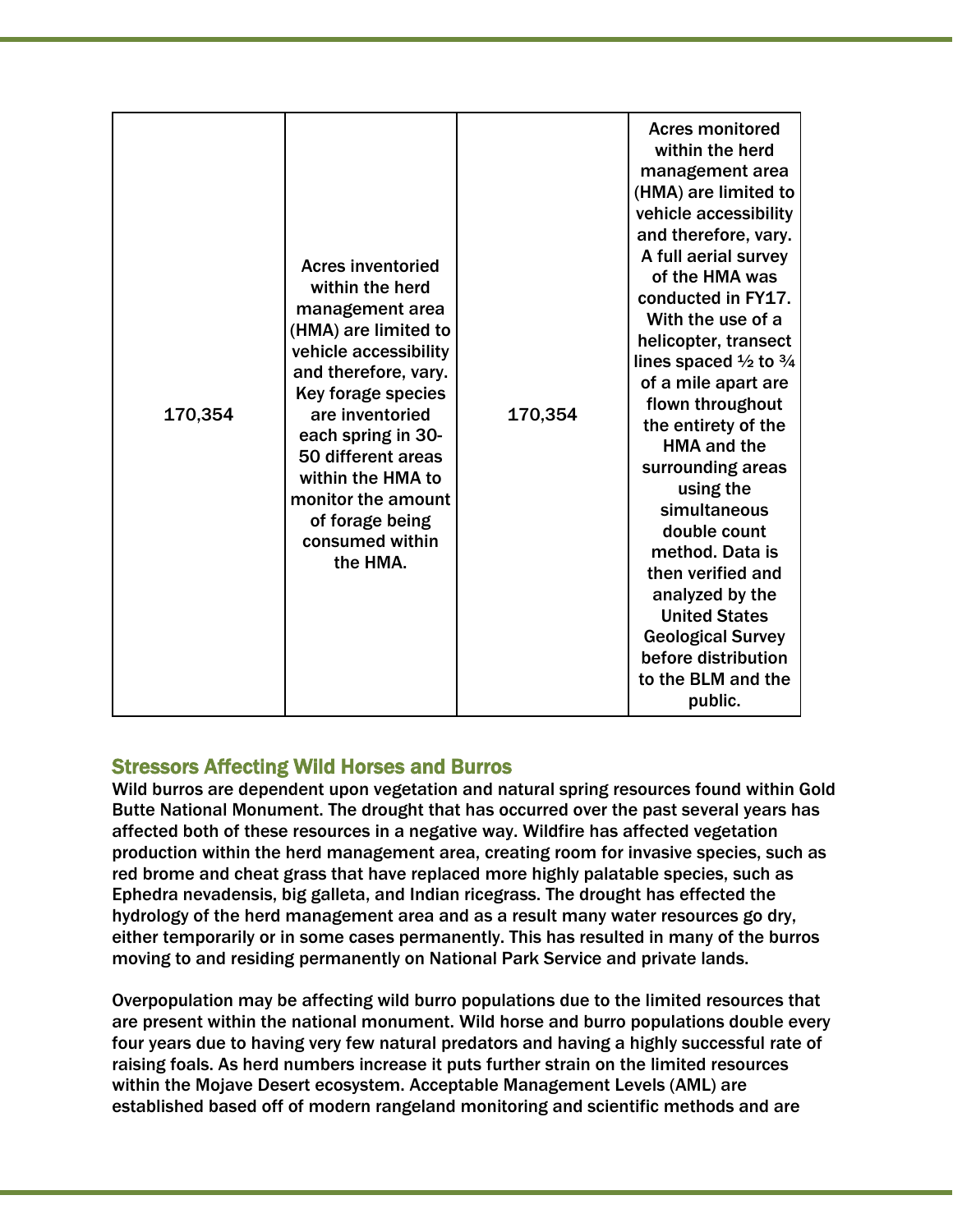periodically updated to ensure that rangeland health standards are being met within herd management areas. For wild burros, the AML is 29-49 animals.

**Invasive Species/Noxious Weeds** Nevala in Gold Butte include Malta starthistle Nevada State listed noxious weed species found in Gold Butte include Malta starthistle (Centaurea melitensis), saltcedar (Tamarix ramosissima), Sahara mustard (Brassica tournefortii) and puncturevine (Tribulus terrestris). Malta starthistle is classified Category A, indicating the occurrence of these species is limited throughout the state, thus all infestations must be actively controlled with the goal of eradication. Sahara mustard is classified Category B and must be eradicated where the action is deemed feasible. It is recognized that for Category B species, some infestations may be too extensive to be realistically controlled or eradicated. Saltcedar and puncturevine are Category C, indicating the species are present to such an extent that precludes active eradication in an environmental setting for many infestations. For species classified Category C, control is required primarily by nursery plant dealers. There are also species in Gold Butte that are non-native and invasive, yet have not been legally designated as noxious by the State of Nevada. In addition to the brome species, populations of London rocket (Sisymbrium irio), African mustard (Malcolmia africana), and Russian thistle (Salsola spp.) have been documented in Gold Butte. Tamarisk, or salt cedar has re-sprouted in many, previously treated springs. No new springs were inventoried in FY2017. Heavy populations occur along the Virgin River and near Lake Mead. For the first time, Sahara mustard was found spreading into Gold Butte along the scenic bi-way. Small infestations were detected as far into the Monument as Whitney Pockets. Puncturevine has also been spotted along the scenic bi-way. These infestations are currently small.

| <b>Invasive Species/Noxious Weeds Status and Trend Table</b> |
|--------------------------------------------------------------|
|                                                              |

| <b>Status of Resource, Object, or Value</b> | Trend            |
|---------------------------------------------|------------------|
| Fair                                        | <b>Declining</b> |

# Invasive Species/Noxious Weeds Inventory, Assessment, Monitoring Table

| <b>Acres in Unit</b> | <b>Acres Inventoried</b> | <b>Acres Possessing</b><br><b>Object</b> | <b>Acres Monitored in</b> |
|----------------------|--------------------------|------------------------------------------|---------------------------|
| 296,397              | 40,856                   | 30,000                                   |                           |

# Stressors Affecting Invasive Species/Noxious Weeds

With the new designation of Gold Butte as a National Monument, more people are expected to visit Gold Butte. Increased visitation will potentially bring more disturbance and invasive plant seeds to the area. This could increase the amount of invasive and weedy species already in the area and bring new invasive species to the area. OHV can disturb soils which will create an area for invasive species to grow. Wildfires are often a stressor in the Mojave Desert. Wildfires create large swaths of disturbance where invasive species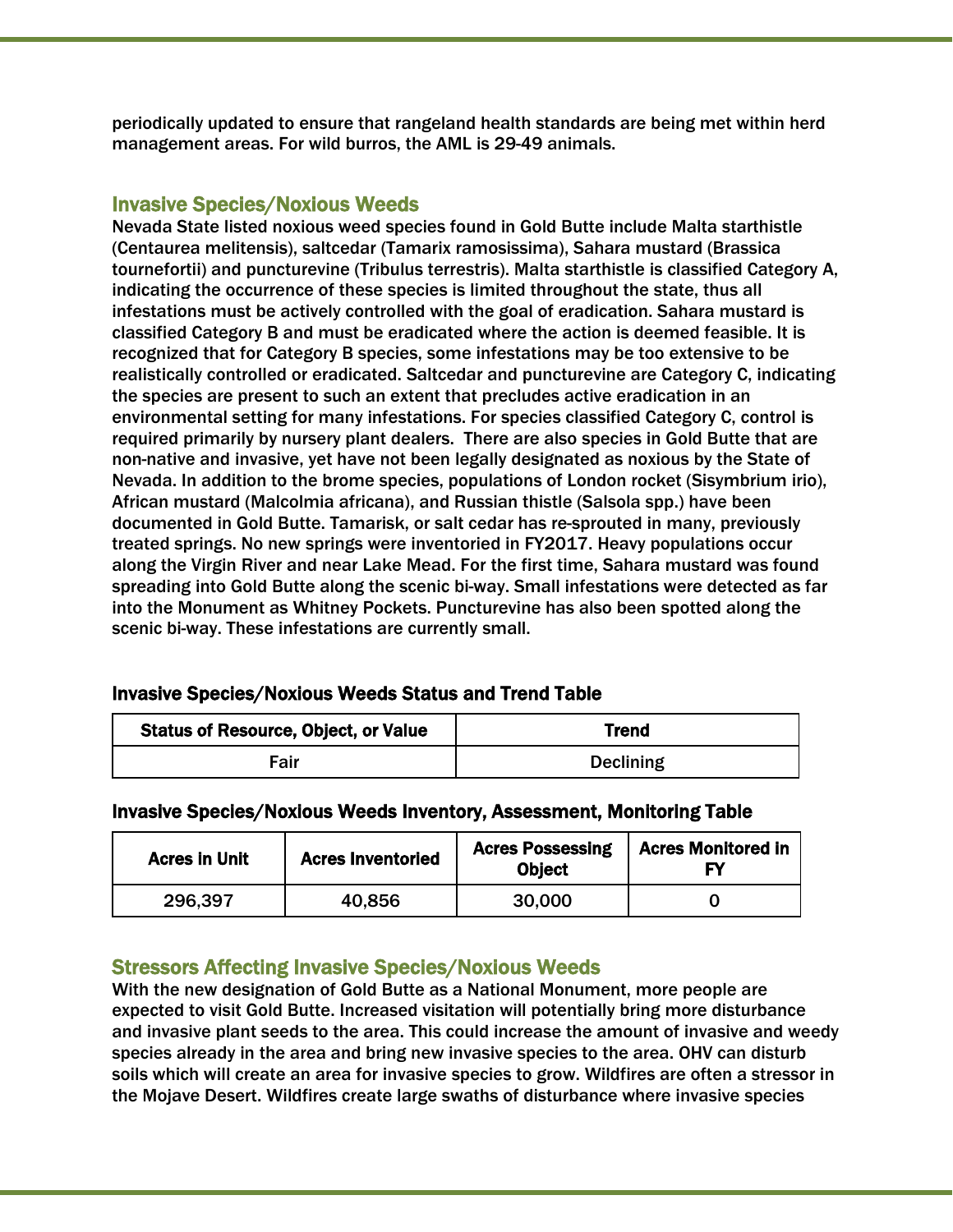thrive and native species have very poor recruitment. There were no reported fires during FY17, but the effects of previous fires are still obvious. Weather patterns in the area of Gold Butte National Monument are critical because changes in precipitation patterns and temperature effect plant communities. Increased precipitation can help native species in a harsh environment, but can also lead to an increased grass crop that contributes to the annual grass-fire cycle. Trespass grazing is contributing to the spread of invasive annual grass, other fire prone invasive species, and noxious weeds. Gold Butte AIM data is showing that the area is trending towards type conversion, from native plant species to invasive annual grass.

Fire/Fuels<br>Wildfires can benefit ecosystems or damage them. Much of the Mojave Desert, including much of the Gold Butte Monument, is not fire adapted. Historically, low to moderate severity fire has played a role in native plant communities, promoting plant and wildlife habitat diversity in a mosaic pattern. Wildfire history indicates fires within Gold Butte have ranged from 5 - 80,000 acres. A large portion of the Gold Butte Monument area burned in the 2005 Southern Nevada Complex. The primary objective is to maintain native plant communities and prevent or reduce invasive annual grass infestations. Preventing human caused fires is a goal.

# Fire/Fuels Status and Trend Table

| <b>Status of Resource, Object, or Value</b>      | Trend            |
|--------------------------------------------------|------------------|
| Fair in unburned areas. Poor in burned<br>areas. | <b>Declining</b> |

# Fire/Fuels Inventory, Assessment, Monitoring Table

| <b>Acres in Unit</b> | <b>Acres Inventoried</b> | <b>Acres Possessing</b><br><b>Object</b> | <b>Acres Monitored in</b> |
|----------------------|--------------------------|------------------------------------------|---------------------------|
| 296,397              | 50,000                   | 50,000                                   |                           |

# Stressors Affecting Fire/Fuels

Previously burned areas have not recovered and invasive brome grass dominates burned areas. Decades of cattle trespass have contributed to decreased land and ecosystem health through direct impacts to native plant communities. This is supported by BLM AIM data. Native Gold Butte grasses are considered ephemeral, which means they only occur when favorable weather conditions such as sufficient precipitation are present to promote growth. The Gold Butte Monument is within the Mojave ecoregion. The Mojave Desert is known for its very low annual precipitation. Native and invasive plant species are very dependent on precipitation frequency and occurrence. Cattle are known vectors for spreading noxious and invasive plant species including cheatgrass and red brome. The conversion of native plant communities to fire prone invasive annual grass is the primary stressor. Wildfires burning in cheatgrass or red brome typically remove and replace native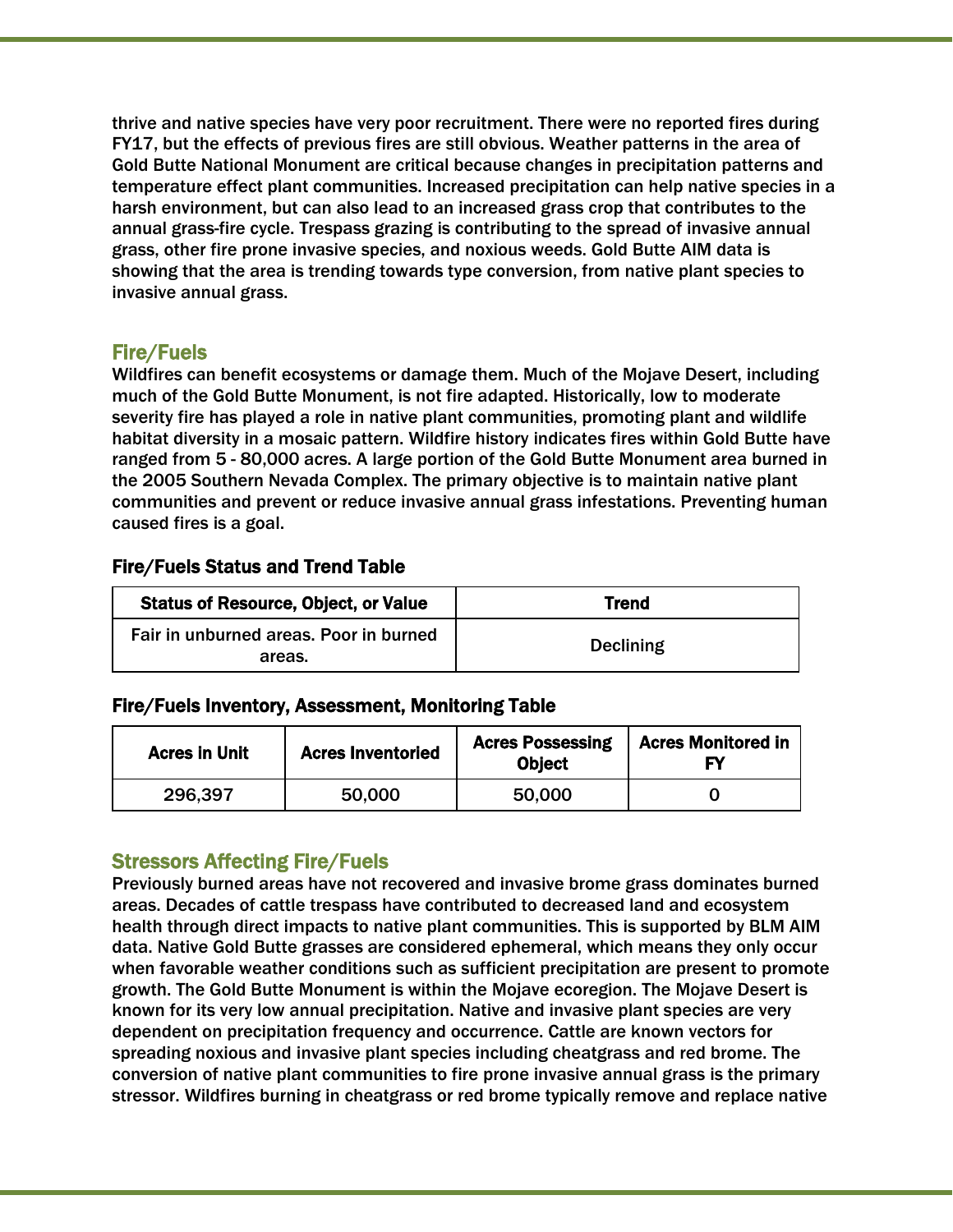vegetation. Because of invasive annual grass, propagule pressure, and the presence of noxious weeds on adjacent lands future wildfires are likely to be problematic. There is a need for increased public outreach and education on wildfire hazards and the impacts of wildfire to the environment. Human caused fires account for over 50% of all wildfires in southern Nevada. Future increased visitor use is likely to increase human caused fires. Gold Butte AIM data is showing a very concerning trend of type conversion to invasive annual grass. Increased presence of invasive annual grass above historic levels is an indicator there is an increased risk for large, catastrophic fires in the Gold Butte Monument. LVFO's Restoration Program has initiated the Burn Area Recovery Project with the intent to promote and restore native vegetation and reduce invasive annual grass in burned areas.

Hydrologic Conditions<br>GBNM is located within the Colorado River hydrographic region or basin. The region is further divided into three hydrographic areas (listed below) which are partially contained within the planning area.

| <b>Hydrographic Area</b>   | Region/Basin                | <b>Number</b> |
|----------------------------|-----------------------------|---------------|
| <b>Virgin River Valley</b> | <b>Colorado River Basin</b> | 222           |
| <b>Gold Butte Area</b>     | <b>Colorado River Basin</b> | 223           |
| Greasewood Basin           | <b>Colorado River Basin</b> | 224           |

The three hydrographic areas within the Colorado River Basin are tributaries to the Colorado River. Approximately 210,000 acres (71%) of the National Monument drain into the Gold Butte Area Hydrographic Basin and 70,000 acres (24%) drain into the Greasewood Basin, both of which contribute to Lake Mead and the Colorado River. The remaining 15,000 acres (5%) of the National Monument drain into the Virgin River Valley Hydrographic Basin and eventually into the Virgin River and to the Colorado River.

# Surface Water

Surface water occurrence is far less abundant than groundwater and is limited to ephemeral streams and springs. Streams such as Nickel Creek and Cabin Canyon Creek, during most years, flow short distances for short periods of time, primarily during early spring. Numerous ephemeral washes transect the planning area, conveying flows only in response to storm events. These drainages are subject to short duration, high intensity thunderstorms which produce rapid runoff and at times "flash" flooding of downslope areas. Mud Wash and Quail Spring Wash are the more significant drainages. However, there are no drainages or areas within the monument that are classified as Flood Hazard Areas by the Federal Emergency Management Agency (FEMA).

High intensity thunderstorms often produce rapid runoff and "flash" flooding which can result in floodwater and sediment damage within the region. Flash flooding, which has been on the increase, usually occurs from tropical depressions out of the south or southwest.

Springs are important water sources in the monument as with the rest of southern Nevada. A total of 128 springs have been identified within the planning area. The average flow of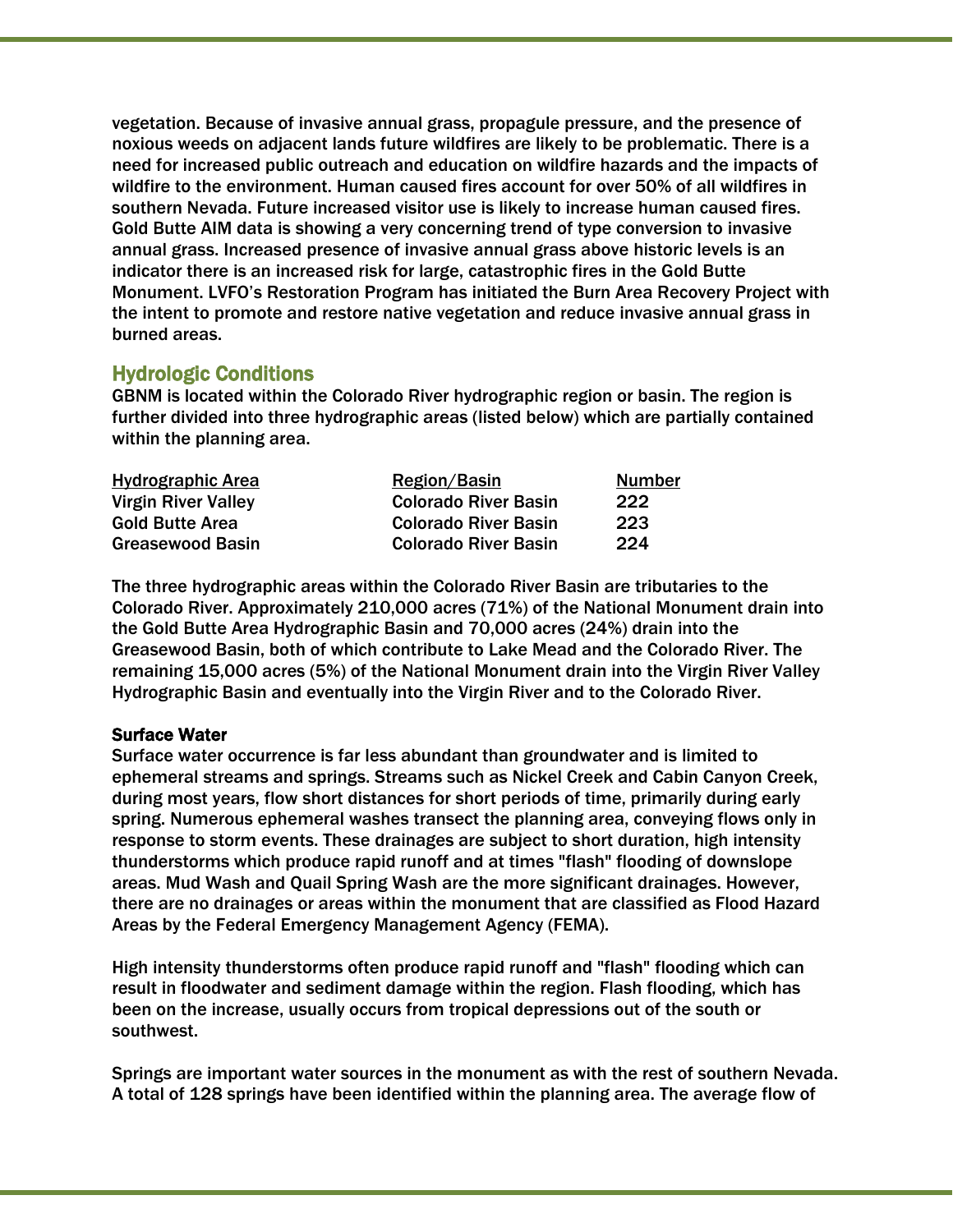these springs is less than 1 gallon per minute (gpm), with some springs being nothing more than a seep area with little discernable flow, while others measured as high as 3 gpm.

#### Ground Water

The importance of ground water is obvious in this region of few surface water sources. Depth to water varies throughout the Monument, but it can be generally characterized as ranging from at or near the surface to several hundred feet.

Most ground water recharge in southern Nevada is derived from winter and spring precipitation, representing approximately one-half of the total annual precipitation. The moisture is stored in snowpack, at elevations of 7,000 to 8,000 feet and higher. Precipitation reaches the groundwater reservoirs by way of streams which eventually discharge onto alluvial aprons or by infiltrating directly into consolidated rock and percolating vertically and laterally to the valley fill aquifer. Additional inflow is received from localized intense storms and ground water discharge from adjacent areas. Natural discharge of ground water in the basins occurs as a result of transpiration from phreatophytes (deeply rooted plants that obtain water from the water table or the soil layer just above it), spring discharge, evaporation from bare soil, interbasin flow, and base flow to streams.

#### Water Quality

In southern Nevada, one critical water resource problem is the poor quality of much of the surface and ground water. Several factors contribute to the high quantities of chemicals and solids in the regional water. High evaporation rates leave concentrations of salts at or near the soil surface after rainfall. The composition of rocks and soils, often containing calcium, magnesium, carbonates, silicates, metallic and nonmetallic minerals, also affects water quality. As water moves slowly into and through the soil profile, it dissolves and acquires these constituents. In addition, dust containing salts is blown from playas onto standing surface water and onto soil where it enters both surface and groundwater.

Levels for turbidity, total dissolved solids, sulfate, chloride, manganese, iron, and nitrate nitrogen exceeded Federal standards in several springs. Many of these levels do not pose health hazards; only nitrate nitrogen is potentially dangerous.

The quality of ground water varies throughout the monument, as it does in the remainder of the state. In general, groundwater in areas of recharge has low chemical concentrations, but as it moves through the ground water system to discharge areas (i.e. valley bottoms), it dissolves sediments and rock materials. The extent to which chemical constituents are dissolved is largely determined by these factors: 1) the solubility, volume, and distribution of the materials; 2) the length of time that the water is in contact with the materials; 3) the distance that the water travels from the point of recharge; and 4) the temperature and pressure within the ground water system.

#### Hydrologic Conditions Status and Trend Table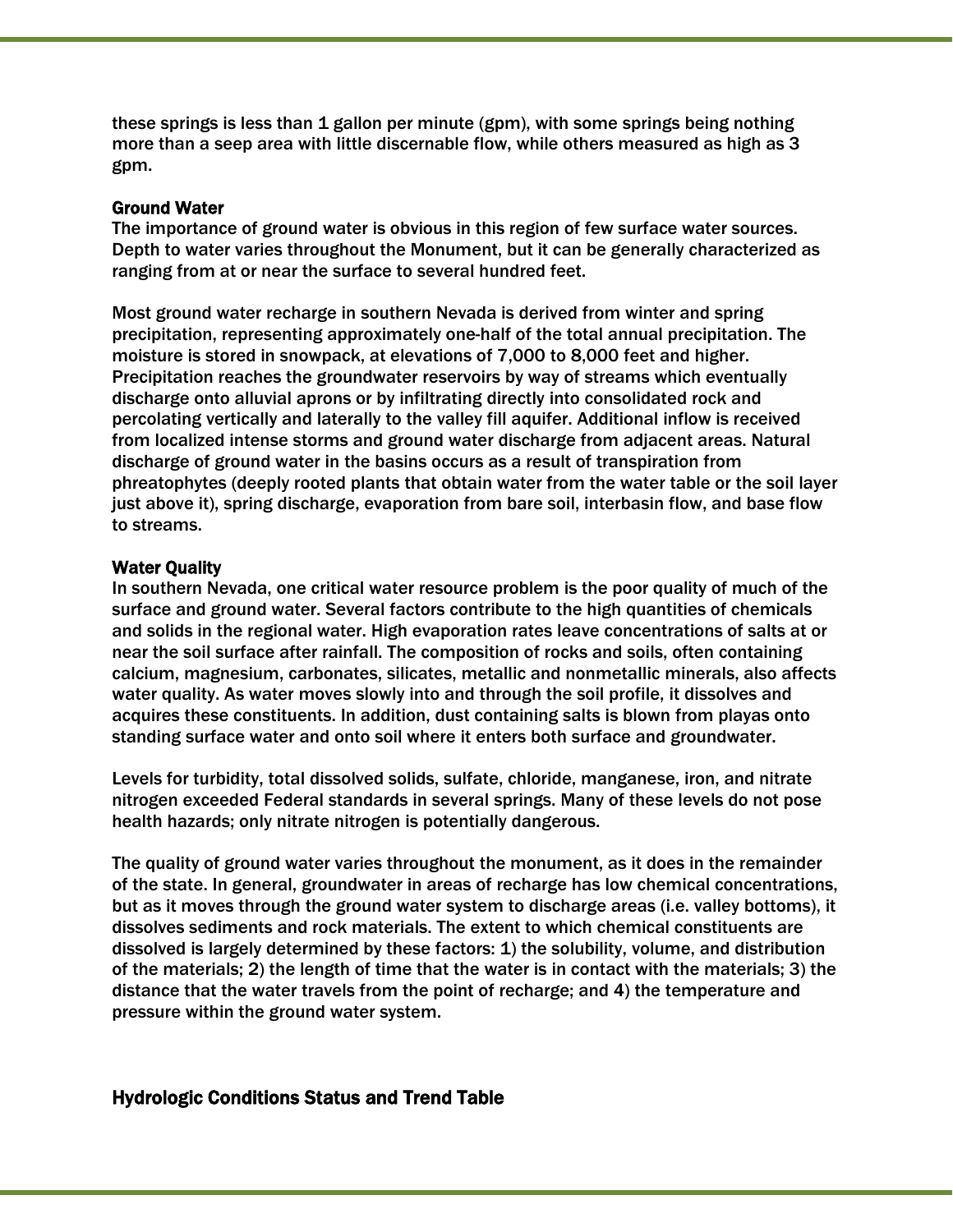| <b>Status of Resource, Object, or Value</b> | Trend         |
|---------------------------------------------|---------------|
| Poor                                        | <b>Stable</b> |

# Hydrologic Conditions Inventory, Assessment, Monitoring Table

| <b>Acres in Unit</b> | <b>Acres Inventoried</b> | <b>Acres Possessing</b><br><b>Object</b> | <b>Acres Monitored in</b> |
|----------------------|--------------------------|------------------------------------------|---------------------------|
| N/A                  | N/A                      | N/A                                      | N/A                       |

# Stressors Affecting Hydrologic Conditions

Impacts to surface water resources result from both natural and anthropogenic forces. Natural impacts include erosion from wind and water, wildland fire, disturbance from wildlife, and high precipitation events resulting in high flow. Anthropogenic impacts include driving off-road vehicles; grading for rights-of-ways, unsustainably high numbers of wild horses and burros and illegal livestock; roads, trails and associated drainage; dumping; invasive weeds; and water use by water rights holders.

Riparian/Wetlands<br>Riparian and wetland areas are sensitive vegetative or physical ecosystems that develop in association with surface or subsurface water. Riparian and wetland ecological systems comprise only a small portion of the Gold Butte National Monument, but they are among the most important, productive, and diverse ecosystems on the landscape. Benefits from riparian/wetland ecosystems are essential to both human and wildlife values and includes the following:

- Maintaining clean renewable water supplies;
- Providing for diverse plant and wildlife ecosystems, including special status species;
- Importance in cultural and historic values;
- Greenbelt-associated recreation and scenic values;
- Thermal/shade protection, which is especially important within the arid Southwest.

Riparian and wetland areas include, but are not limited to, areas adjacent to waterways (whether waters are surface, subsurface, or ephemeral), springs, potholes, wet meadows, floodplains, and reservoirs. Riparian areas are recognized as a form of wetland transition between permanently saturated wetlands and upland areas. For BLM purposes, riparian and wetland areas are referred to synonymously unless specifically discerned. The BLM utilizes various tools to describe, analyze, and evaluate riparian/wetland ecosystems relative to their potential and capability to achieve a properly functioning and healthy ecosystem.

Riparian habitats are fragile resources and are often among the first landscape features to reflect impacts from management activities. These habitats are used as indicators of overall land health and watershed condition. A healthy riparian system will filter and purify water as it moves through the riparian zone; reduce sediment loads and enhance soil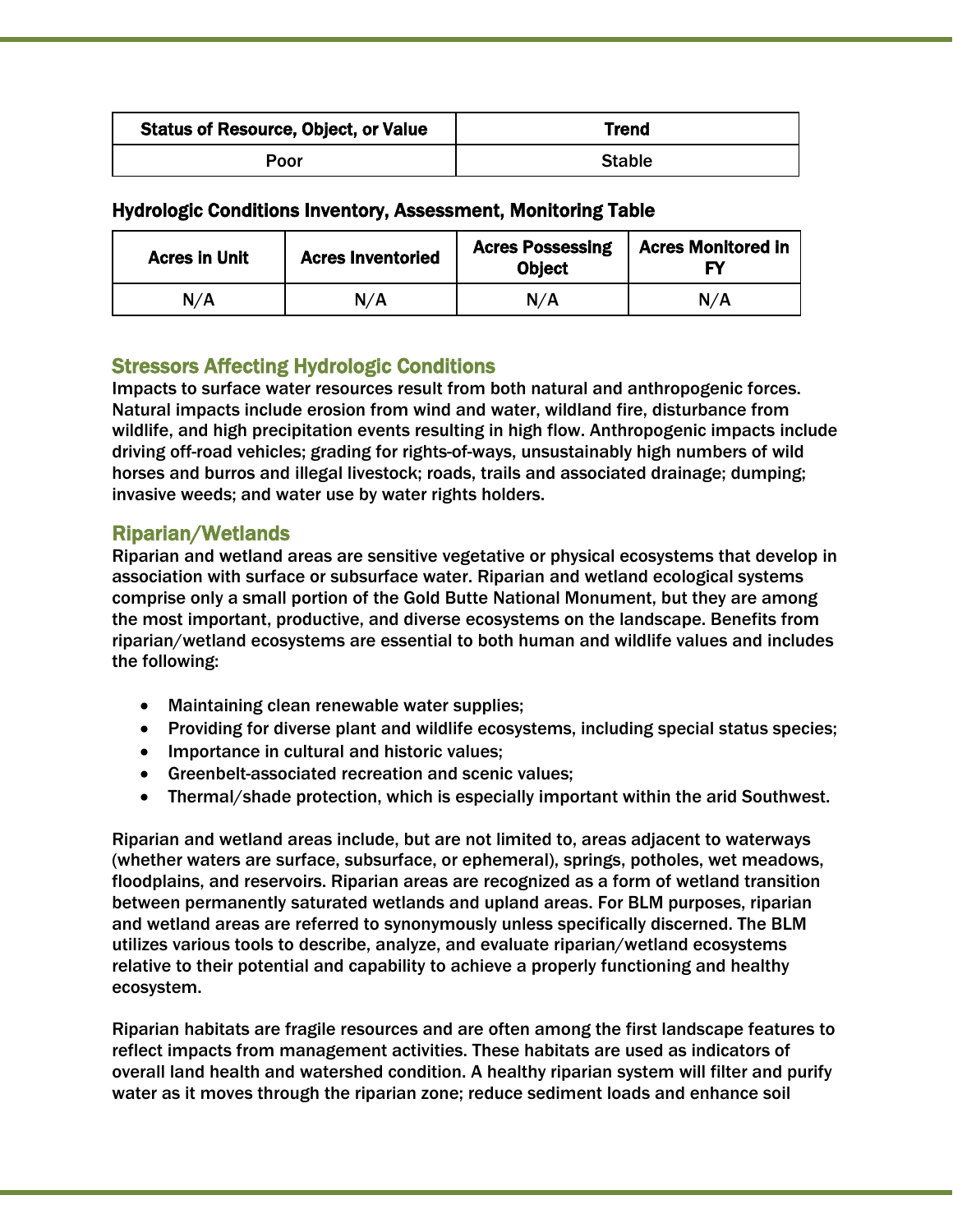stability; reduce destructive energies associated with flood events; provide physical and thermal micro-climates in contrast to surrounding uplands; and contribute to groundwater recharge and base flow. Within most riparian systems in the arid southwest, the potential of a riparian ecosystem is strongly dependent upon the availability of water. The degree, timing, and source of water availability, among other physical factors, is commonly referred to in terms of perennial (yearlong), interrupted (perennial flow discontinuous in space), intermittent (seasonal), or ephemeral (storm) water sources.

# Riparian/Wetlands Status and Trend Table

| <b>Status of Resource, Object, or Value</b> | Trend         |
|---------------------------------------------|---------------|
| Poor                                        | <b>Stable</b> |

# Riparian/Wetlands Inventory, Assessment, Monitoring Table

| <b>Acres in Unit</b> | <b>Acres Inventoried</b> | <b>Acres Possessing</b><br><b>Object</b> | <b>Acres Monitored in</b> |
|----------------------|--------------------------|------------------------------------------|---------------------------|
| 500                  | 500                      | 500                                      | 18                        |

# Stressors Affecting Riparian/Wetlands

Riparian resources within the monument are limited. These resources are managed for conservation and public use. Impacts to surface water resources result from both natural and anthropogenic forces. Natural impacts include erosion from wind and water, wildland fire, disturbance from wildlife, and high precipitation events resulting in high flow. Anthropogenic impacts include driving off-road vehicles; grading for rights-of-ways, unsustainably high numbers of illegal livestock as well as wild horses and burros; roads, trails and associated drainage; dumping; invasive weeds; and water use by water rights holders.

Soils<br>Throughout the Gold Butte National Monument Area, there is a sharp contrast in physiography between mountainous areas and lowlands. Soils in the area developed under different environmental influences. Under the arid conditions which prevail at all but the highest elevations, little downward movement of the soluble constituents of the soil occurs. Most leaching is confined to the translocation of the soluble material (usually lime) from the surface to the subsoil, with the resultant formation of a hardpan. These soluble salts are usually leached only to a depth of 1 to 2 feet.

In this climate, rocks tend to break down by disintegration rather than by decomposition. Mechanical breakdown (spalling) is more common than chemical action. As a result, mountains are covered with a thin veneer of rock fragments. Cloud bursts and showers sweep large quantities of this material into ravines and valleys, forming alluvial fans of the coarser material. Finer-grained sediments are washed into the lowlands.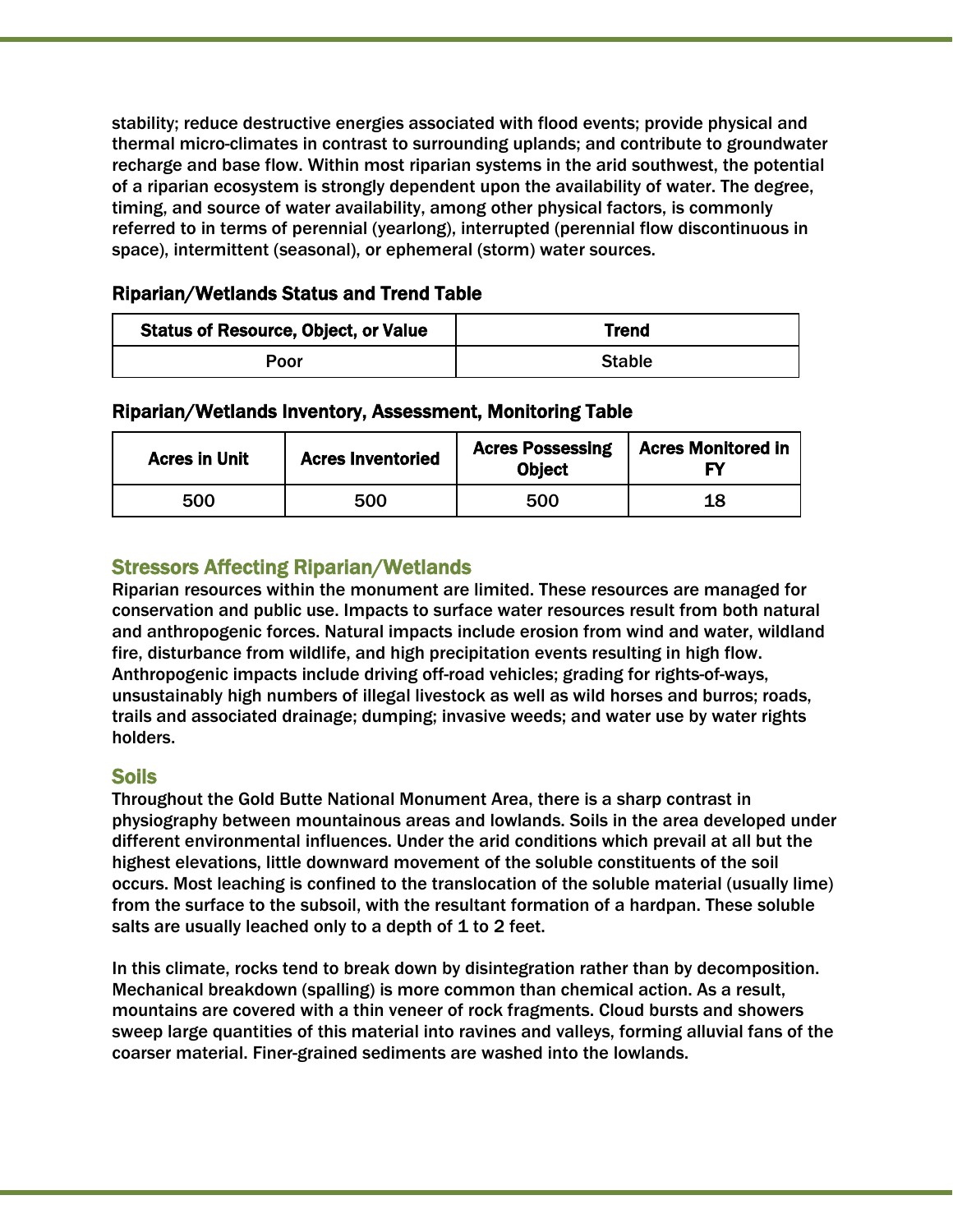Wind is also an active agent in soil genesis. Wind-blown sand is common, with the greatest accumulations found in the lower valleys, often forming dunes. Wind-blown silts, mixed with the fine alluvium washed down from the slopes, comprises the soil mantle of the lowlands. The term "blow sand" arises from the fact that much of the surface soil is winddeposited.

Organic matter in most desert soils is far less than the average 3 to 5 percent by weight contained in soils formed in humid regions. Even in a wet year when spring annuals are abundant, much of the vegetal matter is oxidized by the summer heat before it can be turned into humus. A gravelly surface, referred to as "desert pavement", can be found in the monument. This surface is stable and resistant to erosion. Erosion is normally active on surfaces lacking a desert pavement. The sparse cover of vegetation does little to reduce wind and water velocities. Wind erosion is a major factor in recharging surface soils with carbonates through the movement and deposition of calcareous dusts.

Soils in the Monument are primarily Entisols and Aridisols. These are described in detail below. The Entisols have little or no evidence of development of pedogenic horizons. They are located in areas where the soils are actively eroding (steep slopes) or receiving new deposits of soil materials (alluvial fans and floodplains).

Aridisols have one or more pedogenic horizons that may have formed in the present environment or that may be relics from a former pluvial period. These soils do not have water available to plants for long periods of time and the surface is generally bare. Aridisols are often associated with desert pavement.

Soils in the RRCNCA have been surveyed previously by the Natural Resources Conservation Service (NRCS). Soils were mapped as a part of the Soil Survey of Clark County, Nevada, in 2006. The surveys contain detailed soils descriptions, supporting data, and maps.

Soil erosion involves two processes: (1) a detachment or loosening influence, and (2) transportation by means of floating, rolling, dragging, and splashing. Freezing and thawing; flowing water; and rain impact provide the detaching agents. Raindrop splash and especially running water facilitate the carrying away of loosened soil. On comparatively smooth soil surfaces, the beating of rain drops results in most of the detachment.

During the high intensity, short duration thunderstorms that are common in the region, raindrop impact tends to destroy soil aggregates, enhance sheet and rill erosion, and encourage considerable transportation by splashing. A hard crust often develops upon drying. This crust impedes seedling emergence, greatly reduces infiltration for the next storm, and limits the possibilities for vegetative shielding which, by absorbing the energy of rain impact, prevents the loss of both water and soil and reduces degranulation to a minimum. However, in some desert locations, this surface crust does cover loose, fine soil particles, resulting in limited protection from wind erosion. In the vegetation types offering generally sparse cover, little interception of precipitation or protection from overland flow of water occurs.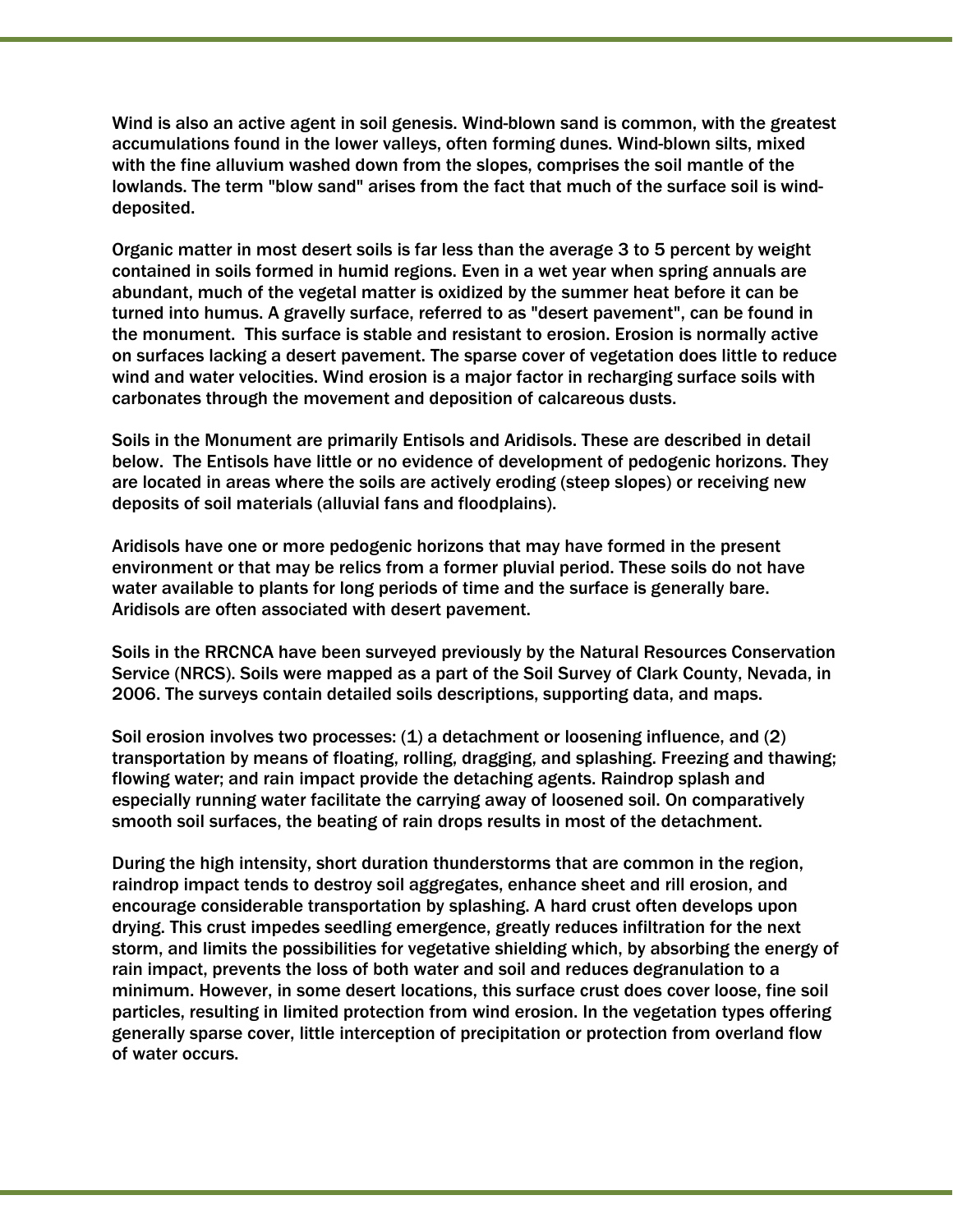As is the case with water erosion, the loss of soil by wind movement also involves detachment and transportation. The abrasive action of the wind results in some detachment of tiny soil grains from the granules or clods of which they are a part. When the wind is laden with soil particles, its abrasive action is greatly increased. The impact of these rapidly moving grains dislodges other particles from soil clods and aggregates. The cutting and abrasive effects, especially of sand, upon tender leaves and vegetation is harmful.

Erosion susceptibility is a measure of the erosion potential of a soil whose surface has been disturbed. Wind and water erosion potential are used to determine susceptibility in an area. Soil surveys conducted by the National Resource Conservation Service, were used in the development of erosion susceptibility ratings for the planning area.

### Soils Status and Trend Table

| <b>Status of Resource, Object, or Value</b> | <b>Trend</b>  |
|---------------------------------------------|---------------|
| Poor                                        | <b>Stable</b> |

### Soils Inventory, Assessment, Monitoring Table

| Acres in Unit_ | <b>Acres Inventoried</b> | <b>Acres Possessing</b><br><b>Object</b> | <b>Acres Monitored in</b><br>FΥ |
|----------------|--------------------------|------------------------------------------|---------------------------------|
| 296.990        | 296,990                  | 296,990                                  |                                 |

### Stressors Affecting Soils

Impacts to soil resources result from both natural and anthropogenic forces. Natural impacts include erosion from wind and water, wildland fire, disturbance from wildlife, and high precipitation events resulting in high flow. Anthropogenic impacts include driving offroad vehicles; grading for rights-of-ways, unsustainably high numbers of wild horses and burros as well as illegal livestock; roads, trails and associated drainage; dumping; and invasive weeds preventing the formation of natural soil crust.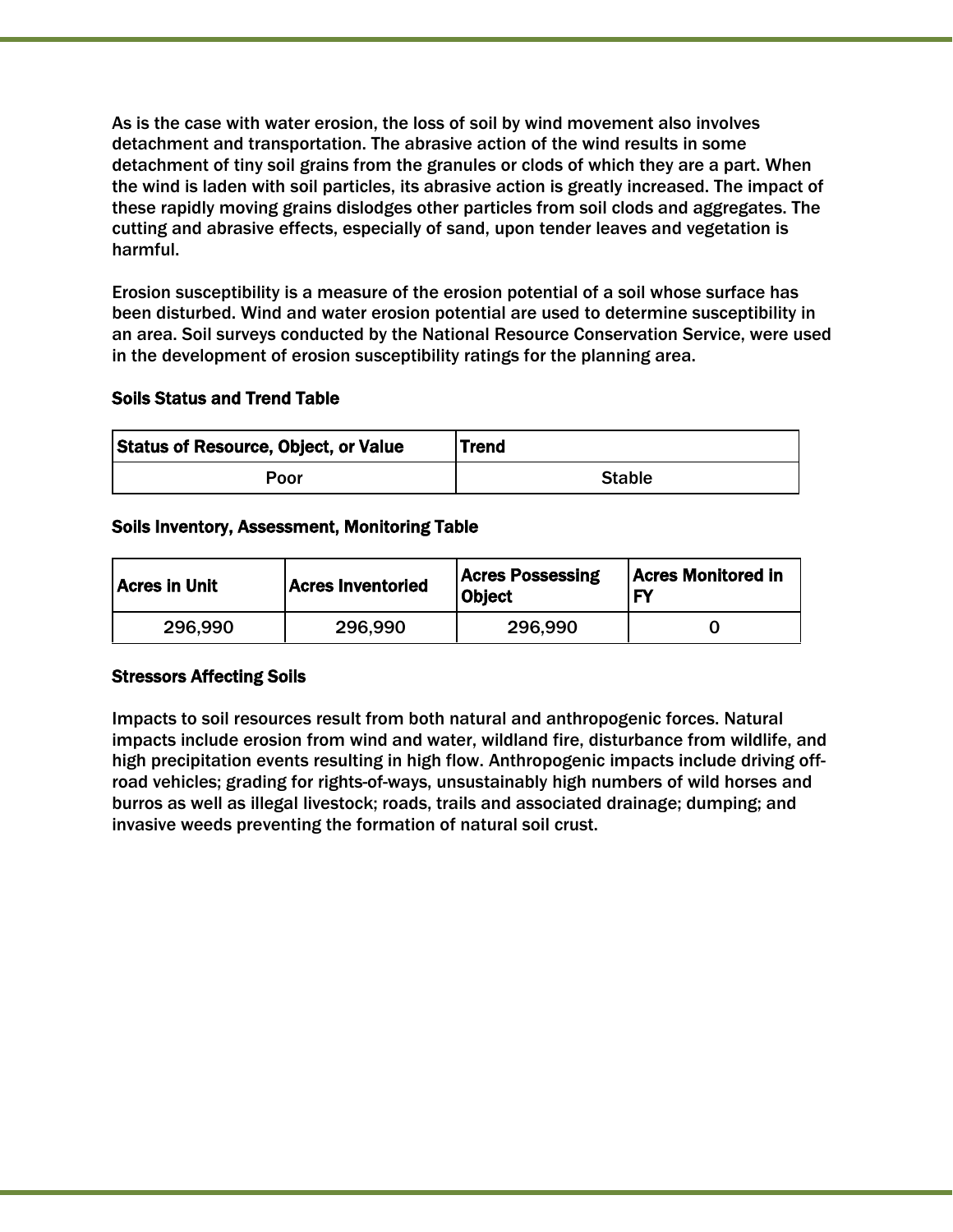# Summary of Performance Measure 6

Please provide a brief qualitative summary of the status of ROVs listed in the previous section. This summary and the below table are intended to provide a simple overview of the prior section—no additional information is being requested here.

| <b>Resources, Objects, and Values Status Summary Table</b> |                                                                                                                                                                                                                                                                                                                                                                                                                                                                                                                                                                                                                                                                                         |                                                                                                                                                                                                                                                                                                                                                              |  |  |
|------------------------------------------------------------|-----------------------------------------------------------------------------------------------------------------------------------------------------------------------------------------------------------------------------------------------------------------------------------------------------------------------------------------------------------------------------------------------------------------------------------------------------------------------------------------------------------------------------------------------------------------------------------------------------------------------------------------------------------------------------------------|--------------------------------------------------------------------------------------------------------------------------------------------------------------------------------------------------------------------------------------------------------------------------------------------------------------------------------------------------------------|--|--|
| <b>Resource, Object, or Value</b>                          | <b>Status</b>                                                                                                                                                                                                                                                                                                                                                                                                                                                                                                                                                                                                                                                                           | <b>Trend</b>                                                                                                                                                                                                                                                                                                                                                 |  |  |
| Cultural/Archaeological                                    | Fair                                                                                                                                                                                                                                                                                                                                                                                                                                                                                                                                                                                                                                                                                    | Slowly declining                                                                                                                                                                                                                                                                                                                                             |  |  |
| <b>Desert Tortoise</b>                                     | Good                                                                                                                                                                                                                                                                                                                                                                                                                                                                                                                                                                                                                                                                                    | <b>Stable</b>                                                                                                                                                                                                                                                                                                                                                |  |  |
| Vegetation                                                 | Poor                                                                                                                                                                                                                                                                                                                                                                                                                                                                                                                                                                                                                                                                                    | <b>Stable</b>                                                                                                                                                                                                                                                                                                                                                |  |  |
| <b>Wild Horse and Burros</b>                               | <b>Current population estimates</b><br>as of March 2017 are 415-<br>428 wild burros. These<br>numbers only take into<br>account animals that reside<br>on Bureau of Land<br><b>Management administered</b><br>lands within the herd<br>management area (HMA) and<br>do not account for animals<br>that may be residing on lands<br>administered by the National<br><b>Park Service or land outside</b><br>of their HMA, either publicly<br>or privately owned. The last<br>aerial population inventory of<br><b>Gold Butte HMA was</b><br>conducted in September<br>2017 and official census<br>results are pending via<br>verification with United States<br><b>Geological Survey.</b> | Wild horse and burro<br>populations on western<br>rangelands have an 18-<br>20% increase in<br>population every year.<br>This accounts for the<br>average annual<br>mortality rate<br>experienced by these<br>animals. Body<br>conditions of these<br>animals may begin to<br>decrease due to<br>increased competition<br>for forage and water<br>resources. |  |  |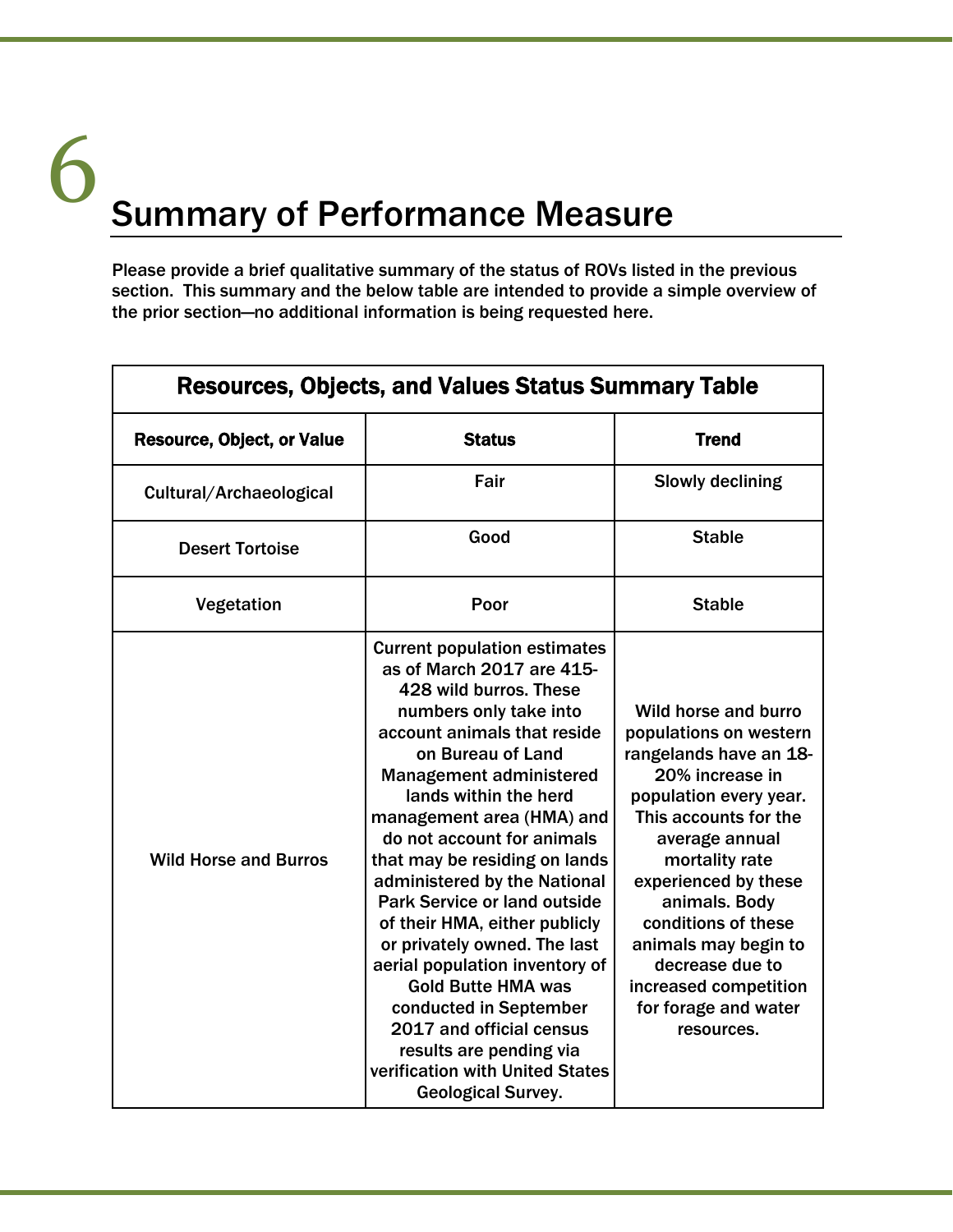| <b>Invasive Species/Native</b><br>Weeds | Fair | <b>Declining</b> |
|-----------------------------------------|------|------------------|
| Fire/Fuels                              | Fair | <b>Declining</b> |
| <b>Hydrologic Conditions</b>            | Poor | <b>Stable</b>    |
| Riparian/Wetlands                       | Poor | <b>Stable</b>    |
| <b>Soils</b>                            | Poor | <b>Stable</b>    |